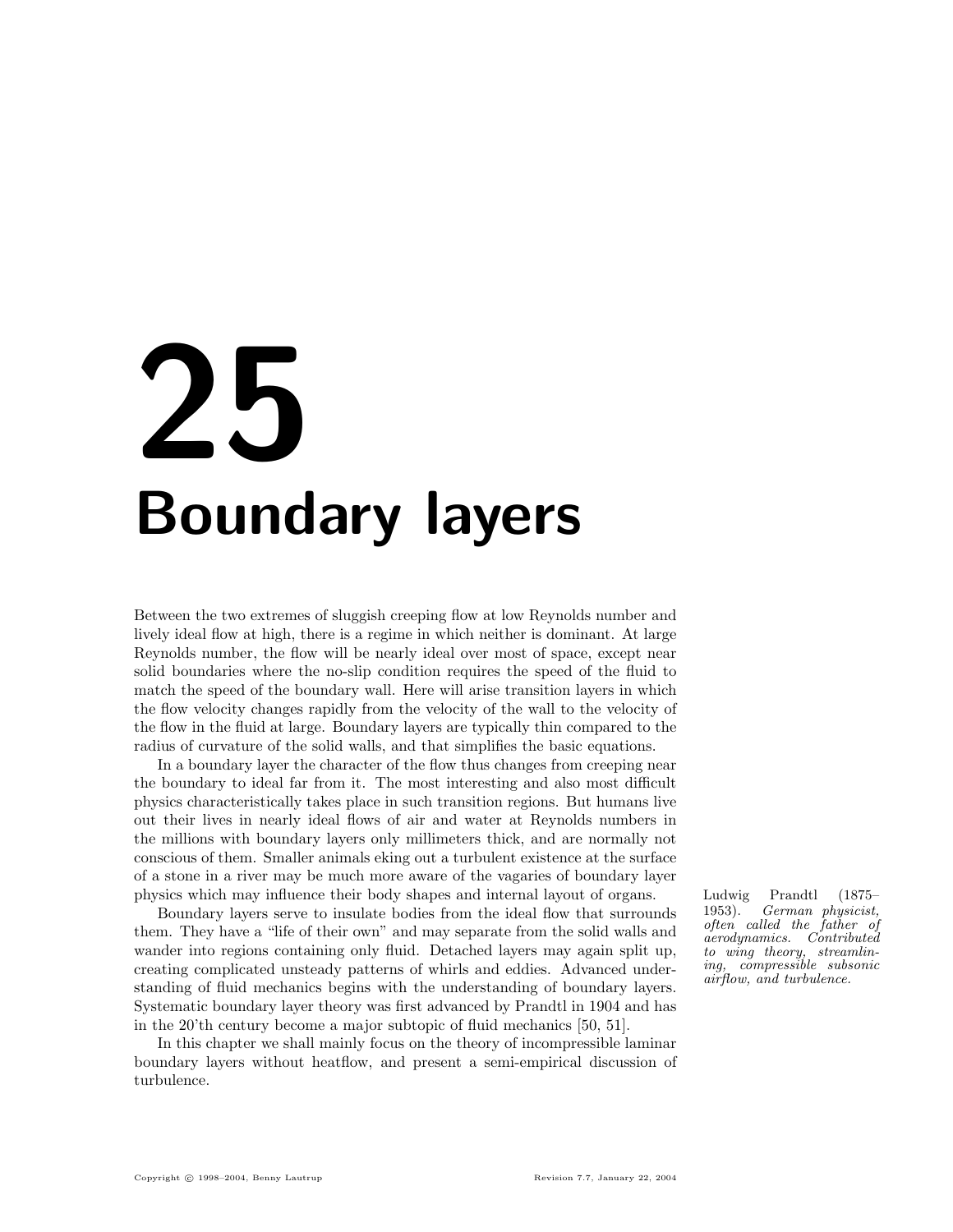

The transition from zero velocity at the wall to the<br>mainstream velocity U  $main stream$  velocity mostly takes place in a layer of finite thickness  $\delta$ .



Sketch of the flow in a laminar boundary layer with constant mainstream flow. The velocity rises linearly close to the solid wall but veers off to match the mainstream flow velocity U at a characteristic distance δ from the wall. The precise layer thickness depends on a choice of what one means by "matching" the mainstream flow.

# 25.1 Physics of boundary layers

Consider a nearly ideal flow with velocity  $U$  along a solid wall at rest. The Reynolds number is as usual calculated as Re  $\approx UL/\nu$  where L is a typical length scale for significant changes in the flow, determined by the geometry of bodies and containers. The no-slip condition requires the velocity to vary from zero right at the wall to U in the flow at large. Under many  $-$  but not all circumstances, this transition will for  $Re \gg 1$  take place in a thin boundary layer of thickness  $\delta \ll L$ .

Close to the wall, the velocity field is tiny because of the no-slip condition. The flow pattern will in this region always be laminar, in fact creeping, with the parallel (streamwise) velocity rising linearly from zero. The laminar flow may extend all the way to the edge of the boundary layer, or the flow may at sufficiently high Reynolds number become turbulent.

#### Laminar boundary layer thickness

The effective Reynolds number in a steady laminar boundary layer can be estimated from the ratio of advective to viscous terms in the Navier-Stokes equation,

$$
\frac{|(\boldsymbol{v} \cdot \nabla)\boldsymbol{v}|}{|\nu \nabla^2 \boldsymbol{v}|} \sim \frac{U^2/L}{\nu U/\delta^2} = \frac{U\delta^2}{\nu L} = \frac{\delta^2}{L^2} \text{Re}.
$$
 (25-1)

Here the numerator was estimated from the change in mainstream velocity along the wall over a distance  $L$ , using that the flow in a laminar layer must follow the geometry of the mainstream flow. The denominator was estimated from the rapid change in velocity across the thickness  $\delta$  of the boundary layer.

The boundary layer is characterized by the transition from viscous dominance near the wall to advective dominance in the mainstream. We estimate the boundary layer thickness by requiring the effective Reynolds number (25-1) to be around unity, leading to

$$
\delta \sim \sqrt{\frac{\nu L}{U}} = \frac{L}{\sqrt{\text{Re}}}
$$
 (25-2)

This estimate is valid up to a coefficient of order unity which will be discussed later (section 25.4). For large mainstream Reynolds number,  $Re \gg 1$ , the thickness of the boundary layer will thus be considerably smaller than the typical length scale of the mainstream flow.

The Reynolds numbers for flows we encounter in daily life easily reach into the millions, making the boundary layer thickness smaller than a thousandth of the scale of the flow. Jogging or swimming, one hardly notices the existence of boundary layers that are only millimeters thick. The pleasant tingling skin sensation you experience from streaming air or water comes presumably from the complex flow at larger scale generated by the irregular shape of your body.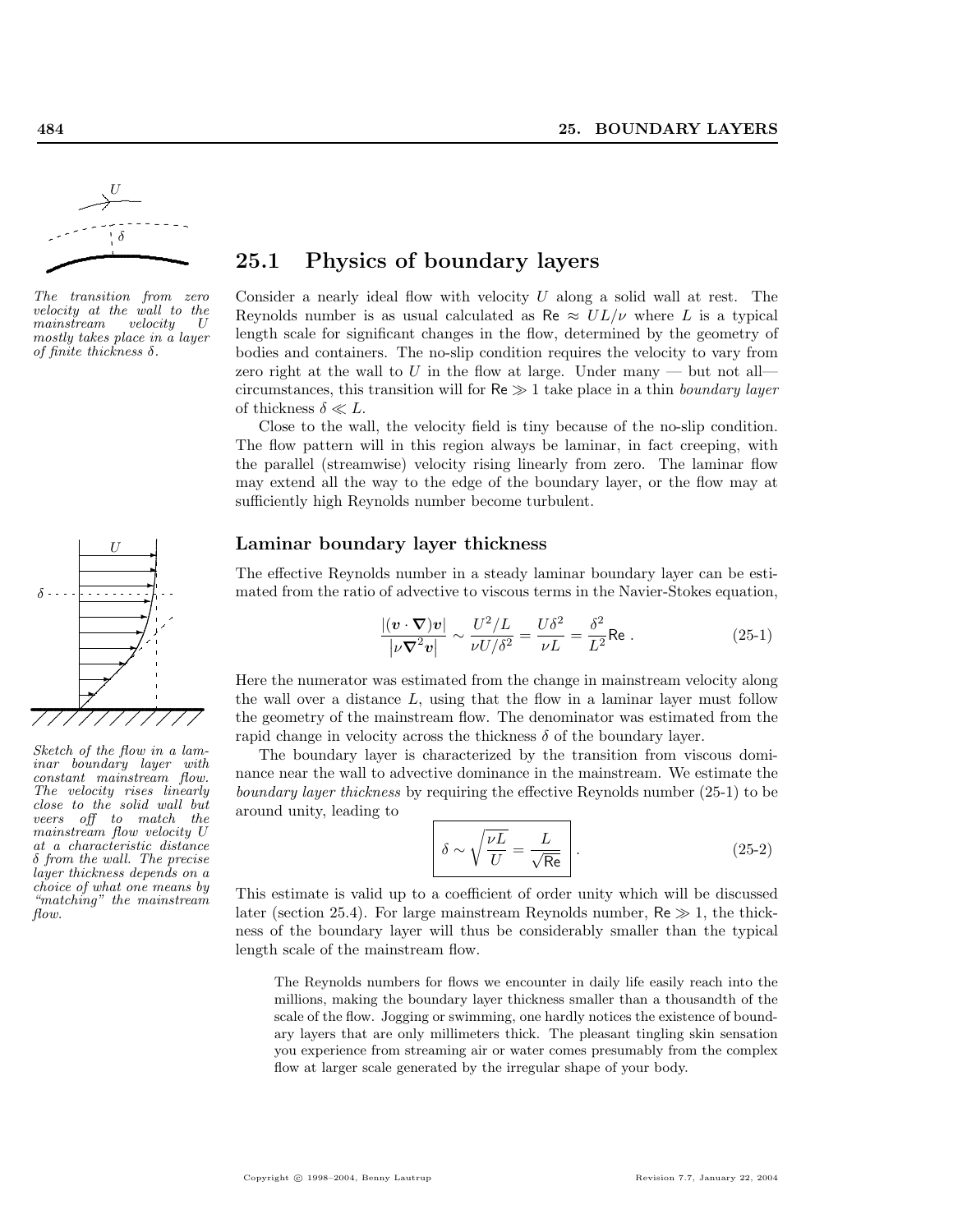#### Wall shear stress

In the laminar boundary layer, the velocity rises linearly with the distance from the boundary. The normal velocity gradient at the wall is approximately  $\lambda \approx U/\delta$ , and multiplying with the viscosity we obtain an estimate of the shear stress on the wall,

$$
\sigma_{\text{wall}} = \eta \lambda \approx \eta \frac{U}{\delta} \sim \frac{\rho_0 U^2}{\sqrt{\text{Re}}} \ . \tag{25-3}
$$

In the last expression we have also used the steady-flow estimate (25-2). The wall stress determines the *skin drag*,  $\mathcal{D} = \int_A \sigma_{\text{wall}} dS$ , on a flat surface of area A. The wall stress decreases with increasing Reynolds number, in agreement with the diminishing influence of viscosity at higher Reynolds numbers.

#### Initial viscous growth

When a body in steady flow suddenly changes its velocity, the fluid immediately surrounding it will have to follow along in order to satisfy the no-slip boundary condition. Large velocity gradients and therefore large stresses will develop in the fluid next to the body, and these stresses will cause fluid layers farther out also to be dragged along. Eventually this process may come to and end and the flow will once again be steady. In the beginning the newly created boundary layer is extremely thin, so that the general geometry of the flow and the shape of the body must be unimportant. This indicates that suddenly created boundary layers always start out their growth in the same universal way.

Suppose that both body and fluid initially are at rest, and that the body at  $t = 0$  is suddenly set into motion with velocity U. If the boundary layer at time  $t > 0$  has reached a thickness  $\delta(t)$ , the fluid in the boundary layer will on the average have changed its velocity from 0 to about  $\frac{1}{2}U$  in time t. This makes the local acceleration of order  $U/t$  (disregarding factors  $1/2$ ) and allows us to estimate the ratio between the local and inertial acceleration

$$
\frac{|\partial \boldsymbol{v}/\partial t|}{|(\boldsymbol{v} \cdot \boldsymbol{\nabla}) \boldsymbol{v}|} \approx \frac{U/t}{U^2/L} = \frac{L}{Ut} . \tag{25-4}
$$

The time the fluid takes to pass the body is  $L/U$ . For times much shorter than this,  $t \ll L/U$ , the inertial acceleration term can be disregarded relative to the local acceleration, and the boundary layer will continue to grow. The boundary layer cannot "go steady" until it is much older than the passing time.

In a "young" boundary layer with  $t \ll L/U$ , the advective acceleration can thus be disregarded, and the physics is controlled by the ratio of local to viscous acceleration,

$$
\frac{|\partial \mathbf{v}/\partial t|}{|\nu \nabla^2 \mathbf{v}|} \approx \frac{U/t}{\nu U/\delta^2} = \frac{\delta^2}{\nu t} . \tag{25-5}
$$



The stress on the wall of a laminar boundary layer is determined by the slope  $\lambda \approx U/\delta$  of the linearly rising velocity near the wall.



The wall is suddenly set into motion. After a time t, the velocity at a point in the middle of the growing boundary layer has changed from 0 to  $\frac{1}{2}U$ .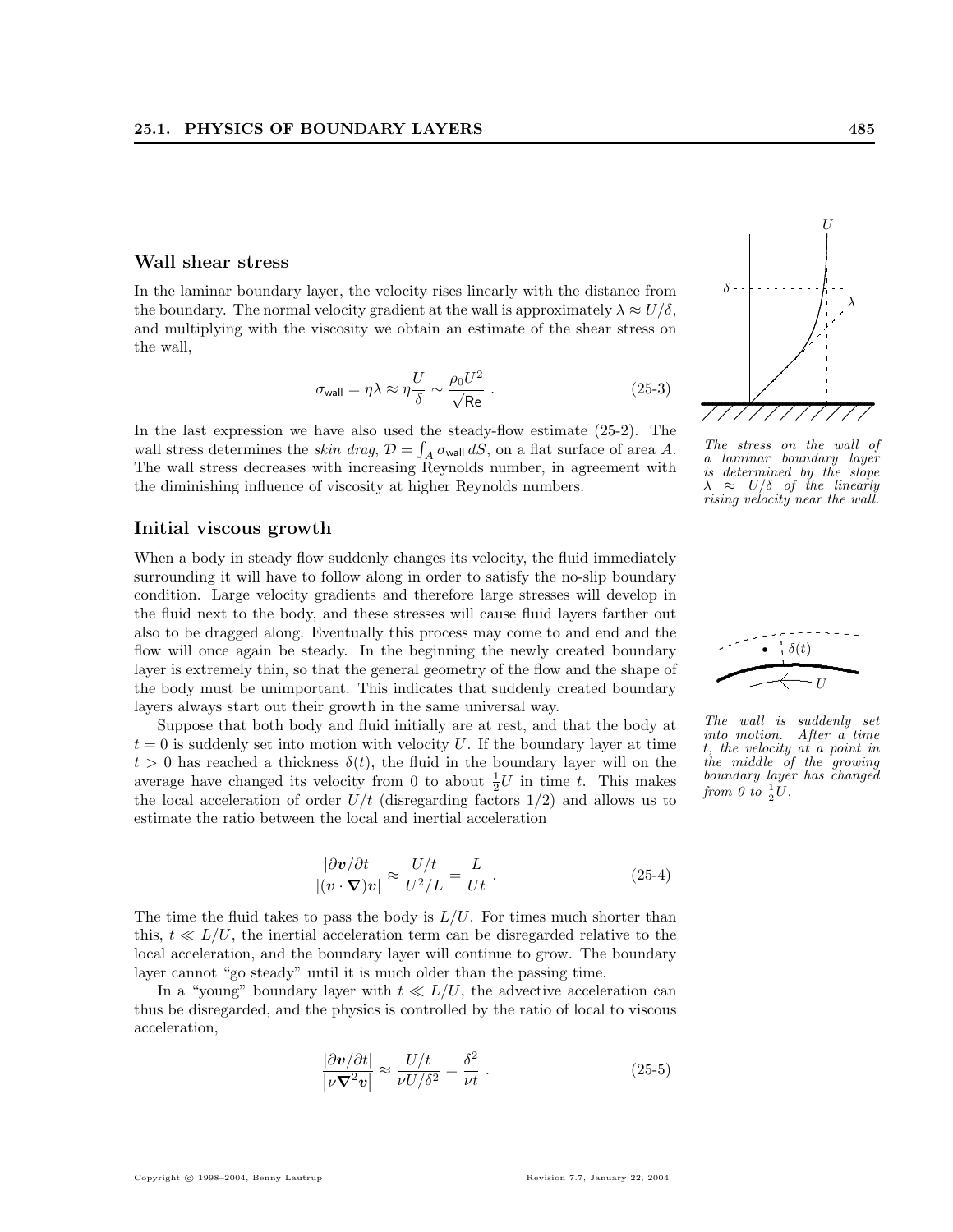

Initial growth of a lami-<br>nar boundary layer. The nar boundary layer. three velocity profiles correspond to increasing times  $t_1 < t_2 < t_3$  and increasing thicknesses  $\delta_1 < \delta_2 < \delta_3$ .



A semi-infinite plate in an otherwise uniform flow. The dashed curve is the estimated parabolic boundary layer shape.



Sketch of the boundary layer around a bluff body in steady uniform flow. On the windward side the boundary layer is thin, whereas it widens and tends to separate on the lee side. In the channel formed by the separated boundary layer, unsteady flow patterns may arise.

This should be of order unity in the boundary layer, leading to

$$
\delta \sim \sqrt{\nu t} \qquad \text{for } t \ll L/U \qquad (25-6)
$$

A suddenly created boundary layer always starts out like this, growing with the squareroot of time. This behavior is as we have seen before typical of viscous diffusion processes, and in is of same form as the estimate of the rate of momentum diffusion (page 333) and the core expansion rate of a decaying vortex (page 451).

After the initial universal growth, the boundary layer comes to depend on the general geometry of the flow for  $t \approx L/U$ , when it reaches the thickness (25-2). It takes more careful analysis to see whether the flow eventually settles down into a steady boundary layer, or whether instabilities arise, leading to a radical change in the character of the flow such as boundary layer separation or turbulence.

### Influence of body geometry

The simplest geometry in which a steady boundary layer can be studied is a semi-infinite plate with its edge orthogonal to a uniform mainstream flow (we shall solve this case analytically in section 25.4). Here the only possible length scale is the distance  $x$  from the leading edge, so that we must have

$$
\delta \sim \sqrt{\frac{\nu x}{U}} \ . \tag{25-7}
$$

This shows that boundary layers tend to grow thicker downstream, even if the mainstream flow is completely uniform and independent of  $x$ . If the flat plate is set abruptly into motion, the initial growth of the layer at a downstream distance x steadies at time  $t \approx x/U$ . Disregarding sound waves, the time  $t = x/U$ is also the earliest moment that the edge causally can influence the flow near x. Intuitively one might say that the viscous growth of the boundary layer is curtailed by the encounter with the blast of undisturbed fluid coming in from q afar.

Boundary layers have a natural tendency towards downstream thickening, because they build up along a body in a cumulative fashion. Having reached a certain thickness, a boundary layer acts as a not-quite-solid "wall" on which another boundary layer will form. The thickness of a steady boundary layer is also strongly dependent on whether the mainstream flow is accelerating or decelerating along the body, behavior which in turn is determined by the geometry. If the mainstream flow accelerates, *i.e.* grows with  $x$ , the boundary layer tends to remain thin. This happens at the front of a moving body, where the fluid must speed up to get out of the way. Conversely, towards the rear of the body, where the mainstream flow again decelerates in order to "fill up the hole" left by the passing body, the boundary layer becomes rapidly thicker, and may even separate from the body, creating an unsteady, often turbulent, trailing wake.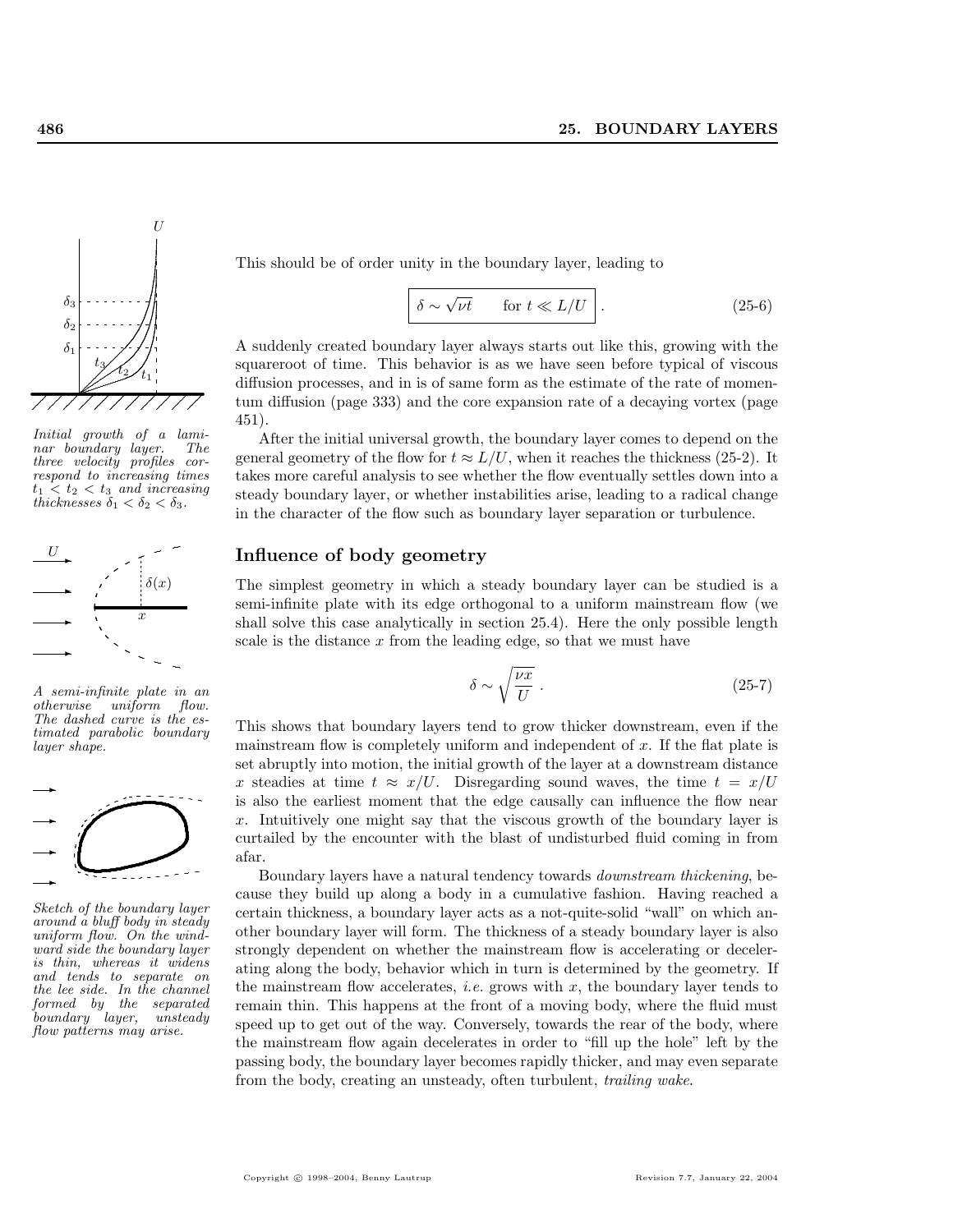#### Merging boundary layers

The increase of a boundary layer's thickness with body size implies for an infinite body that the boundary layer must be infinitely thick or at least so thick that it fills out all the available space. In steady planar flow between moving plates (section 18.1), the velocity profile of the fluid interpolates linearly between the plate velocities, and one sees nothing like a boundary layer with finite thickness near the plates. In pressure-driven steady pipe flow (section 19.6), the exact shape of the Poiseuille velocity profile is parabolic (as long as the flow is laminar), whatever the viscosity of the fluid. Again we see no trace of a finite boundary layer in the exact solution.

Consider now pressure-driven flow between two half-infinite plates, a distance Consider now pressure-driven now between two nan-immute plates, a distance d apart. The boundary layers grow like  $\sqrt{x}$  from both sides downstream from the entrance and eventually merge with each other at a typical distance  $x = L'$ , called the entrance length. Further downstream, the Poiseuille profile is established, and the distinction between boundary and mainstream flow is no more possible. The two boundary layers meet at  $x = L'$ , determined by solving the equation  $2\delta(x) \approx d$ . Using a conservative estimate  $\delta(x) \approx 3\sqrt{\nu x}/U$ , the entrance length becomes

$$
L' \approx \frac{d}{36} \text{ Re} \tag{25-8}
$$

with Re =  $U d/\nu \gg 1$ . The numerical computation in section 21.4 showed that this estimate is in fact not far off the mark.

#### Upwelling and downwash .

Inside a boundary layer, at a fixed distance from a flat solid wall with a uniform mainstream velocity  $U$ , the flow decelerates downstream as the boundary layer thickens due to the action of viscosity. Mass conservation requires a compensating upwelling of fluid into the fluid at large. If the boundary is permeable and fluid is sucked down through it at a constant rate, the upflow can be avoided, and a steady boundary layer of constant thickness may be created (problem 25.1).

The mainstream flow is determined by bodies and containers that guide the fluid and will generally not be uniform but rather accelerate or decelerate along the boundaries. An accelerating mainstream flow will counteract the natural deceleration in the boundary layer and may even overwhelm it, leading to a downwash towards the boundary. Mainstream acceleration thus tends to stabilize a boundary layer so that it has less tendency to thicken, and may lead to constant or even diminishing thickness. Conversely, if the mainstream flow decelerates, this will add to the natural deceleration in the boundary layer and increase its thickness as well as the upwelling.



Sketch of the shape of the velocity profile in pressuredriven flow between halfinfinite plates at various distances downstream from the entrance at the left.



The thickening of a boundary layer decelerates the flow and leads to upwelling of fluid from the boundary.



Mainstream acceleration in a converging produces a downwash of fluid, and conversely in a diverging channel.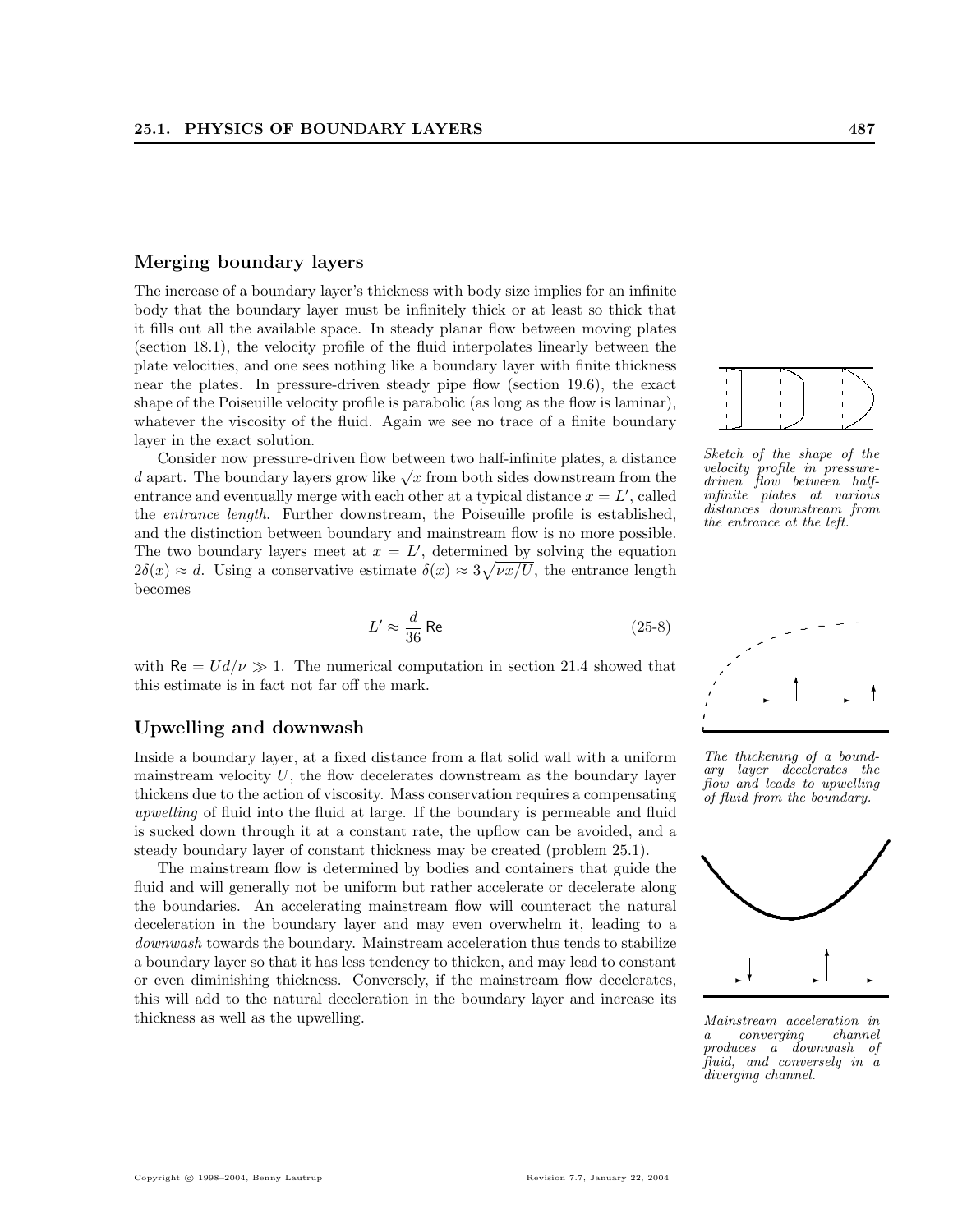

Flow reversal and boundary layer separation in a diverging channel with decelerating flow.



Velocity profiles before and after the separation point (dashed line).



In a turbulent boundary layer there will always be a thin nearly laminar sublayer, in which the velocity profile rises linearly from the wall.

### Separation

Even at very moderate mainstream deceleration, the upwelling can become so strong at some point that the fluid flowing in the mainstream direction cannot feed it. Some of the fluid in the boundary layer will then have to flow against the mainstream flow. Between the forward and reversed flows there will be a separation line ending on the wall. Such flow reversal was also noticed in lubrication (page 473), although there are no boundary layers in creeping flow.

In the region of reversed flow, the velocity still has to vanish right at the boundary. Moving up from the boundary wall, the flow first moves backwards with respect to the mainstream, but farther from the wall it must again turn back to join up with the mainstream. The velocity gradient must accordingly be negative right at the boundary in the reversal region, corresponding to a negative wall stress  $\sigma_{\text{wall}}$ . The vanishing of the wall stress,  $\sigma_{\text{wall}} = 0$ , indicates that boundary layer separation may happen. It is not a sufficient condition, because flow reversal can in principle be a local phenomenon taking place entirely within the boundary layer, as may be the case if there is a dent in the wall.

#### Turbulence

Boundary layers can also become turbulent. Turbulence efficiently mixes fluid in all directions. The orderly layers of fluid that otherwise isolate the wall from the mainstream flow all but disappear, and on average, the mainstream velocity will press much closer to the wall. Turbulence typically sets in downstream from the front of body when the laminar boundary layer has grown so thick that the local Reynolds number

$$
\text{Re}_{\delta} = \frac{U\delta}{\nu} \tag{25-9}
$$

becomes large enough, say in the thousands.. In a laminar boundary layer, the estimate (25-2) shows that Re  $\sim$  Re<sup>2</sup><sub>δ</sub>, so that turbulence will not arise until the mainstream Reynolds number reaches into the millions, which incidentally is just about the range in which humans and many of their machines operate.

Although the turbulent velocity fluctuations press close to the wall, there will always remain a thin viscous, nearly laminar, sublayer close to the wall, in which the average velocity gradient normal to the wall rises linearly with distance. Since the mainstream velocity on average comes much closer to the wall, the average wall stress will be much larger than in a completely laminar boundary layer. The skin drag on a body is consequently expected to increase when the boundary layer becomes turbulent, though other changes in the flow may interfere and instead cause an even larger drop in the form drag at a particular value of the Reynolds number, as we saw in the discussion of the "drag crisis" (page 387).

The phenomenology of turbulent boundary layers is discussed in some detail for a flat plate in section 25.5.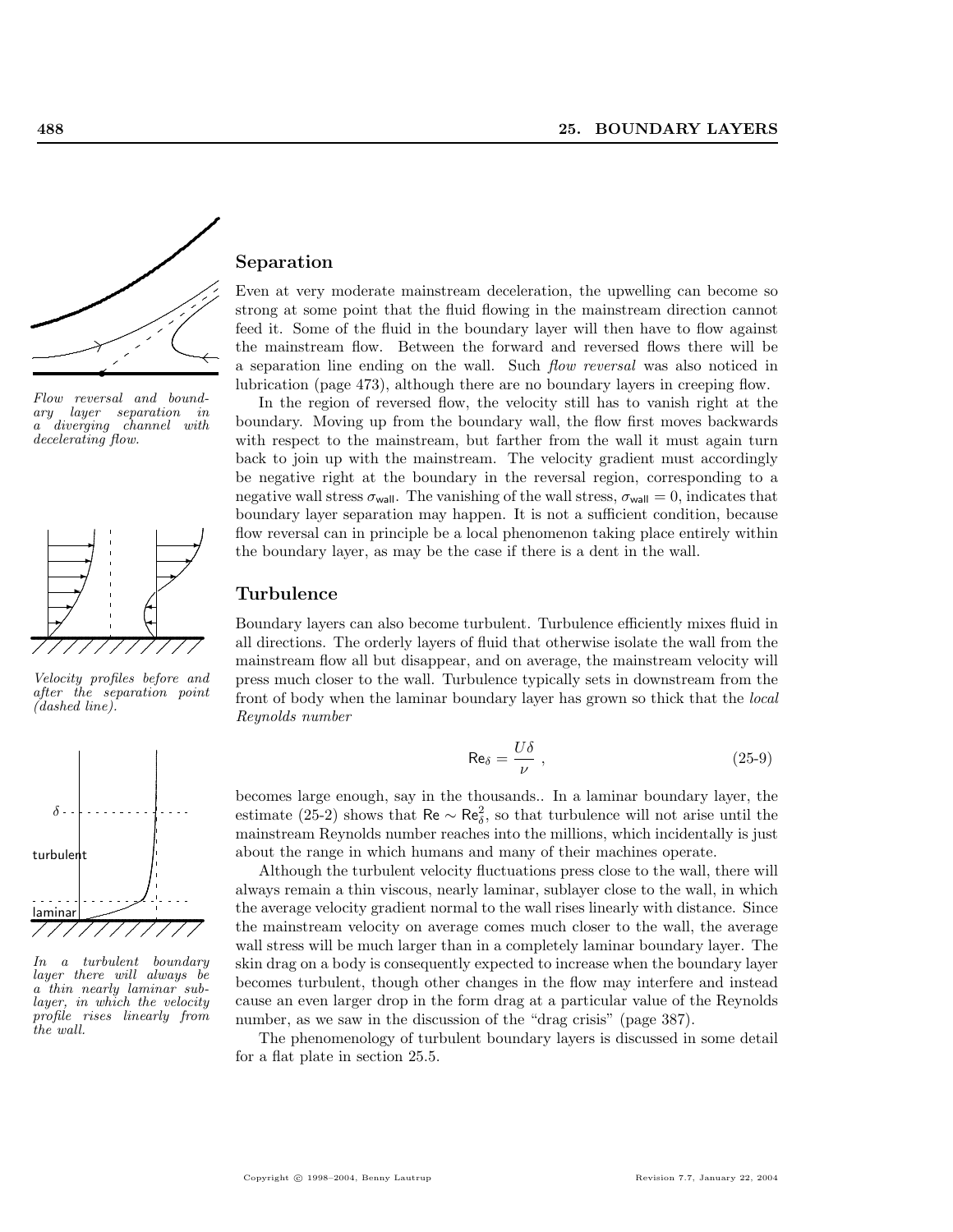# 25.2 Growth of a boundary layer

The initial growth of the boundary layer near a flat plate which is suddenly set into motion (Stokes first problem) must also follow the universal law (25-6). In this case there is no intrinsic length scale for the geometry, and the transition to geometry-dependent steady flow cannot take place. The planar boundary layer (called the Stokes layer) can for this reason be expected to provide a clean model for universal viscous growth.

#### Analytic solution

As usual it is more convenient to view the plate from the reference frame in which the plate and the fluid initially move with the same velocity  $U$  and the plate is suddenly stopped at  $t = 0$ . Assuming that the flow is planar with  $v_x = v_x(y, t)$ and  $v_y = 0$ , the Navier-Stokes equation for incompressible flow reduces to the momentum-diffusion equation (18-5), which is repeated here for convenience

$$
\frac{\partial v_x}{\partial t} = \nu \frac{\partial^2 v_x}{\partial y^2} \tag{25-10}
$$

The linearity of this equation guarantees that the velocity everywhere must be proportional to  $U$ , and since there is no intrinsic length or time scale in the definition of the problem, the velocity field must be of the form,

$$
v_x(y,t) = Uf(s) , \qquad s = \frac{y}{\sqrt{2\nu t}} \tag{25-11}
$$

where the so far unknown function  $f(s)$  should obey the boundary conditions  $f(0) = 0$  and  $f(\infty) = 1$ . The factor 2 in the squareroot is conventional.

Upon insertion of (25-11) into (25-10) we are lead to an ordinary second order differential equation for  $f(s)$ ,

$$
f''(s) + sf'(s) = 0.
$$
 (25-12)

Viewed as a first order equation for  $f'(s)$ , it has the unique solution  $f'(s) \sim$  $\exp(-s^2/2)$ . Integrating this expression once more over s and applying the boundary conditions, the final result becomes

$$
f(s) = \sqrt{\frac{2}{\pi}} \int_0^s e^{-s'^2/2} ds' = \text{erf}\left(\frac{s}{\sqrt{2}}\right) ,\qquad (25-13)
$$

where  $\text{erf}(\cdot)$  is the well-known error function. For small values of s we have  $f(s) \approx s\sqrt{2/\pi}$  whereas for large values the function approaches 1 with a Gaussian tail,  $1 - \dot{f}(s) \sim \exp(-s^2/2) = \exp(-y^2/4\nu t)$ , typical of momentum diffusion (see page 333).



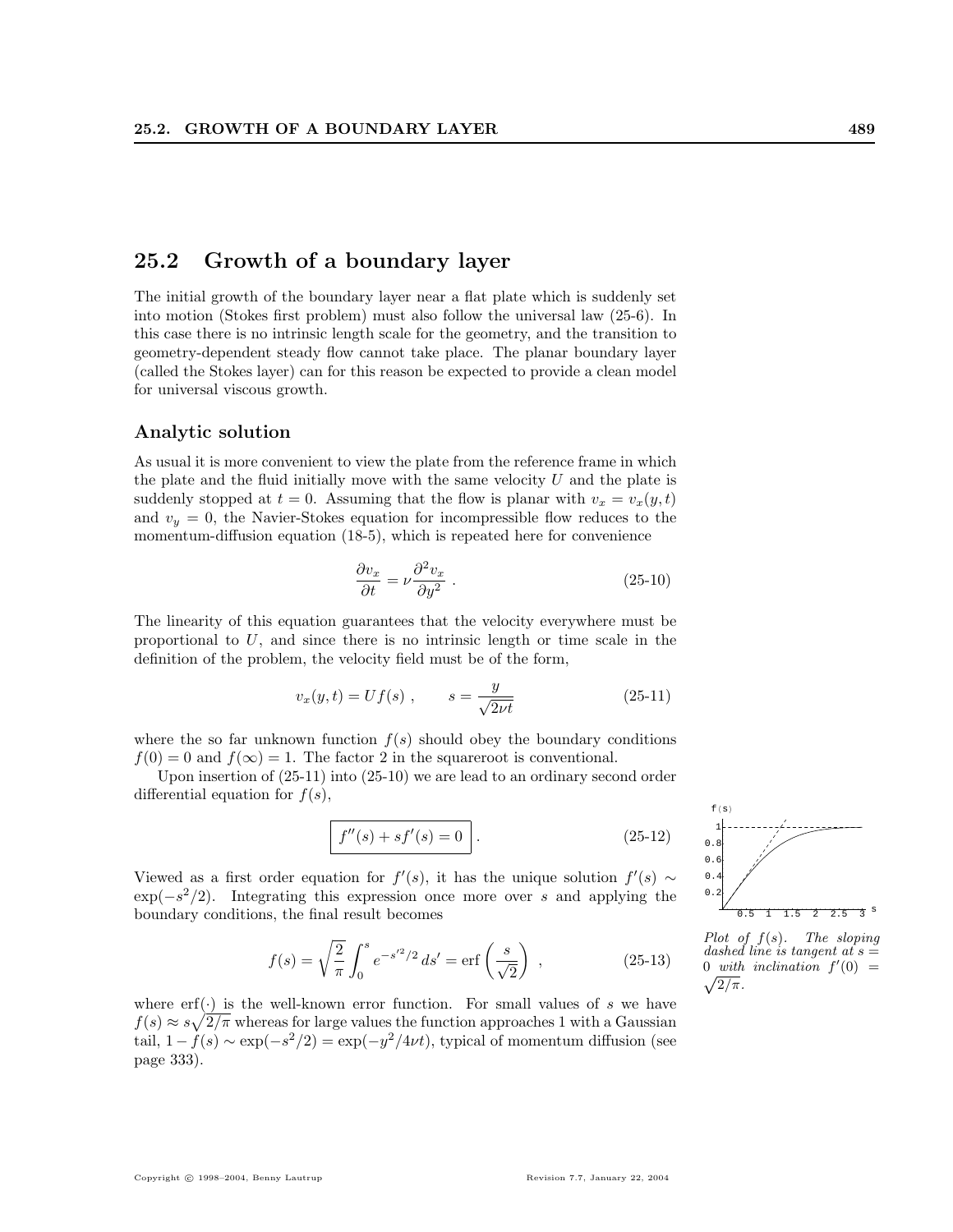#### The Gaussian tail

Notice that the Gaussian tail of the boundary layer extends all the way to spatial infinity for *any* positive time,  $t > 0$ . How can that be, when the plate was only brought to stop at time  $t = 0$ ? Won't it take a finite time for this event to propagate to spatial infinity? The short answer is that we have assumed the fluid to be incompressible, and this — fundamentally untenable — assumption will in itself entail infinite signal speeds. At a deeper level, a diffusion equation like (25-10) is the statistical continuum limit of the dynamics of random molecular motion in the fluid, and although extremely high molecular speeds are strongly damped, they may in principle occur. The limit to diffusion speed as well as to incompressibility is, as discussed before, always set by the finite speed of sound.

#### Vorticity generation

The vorticity field has only one component

$$
\omega_z(y,t) = -\frac{\partial v_x(y,t)}{\partial y} = -\frac{Uf'(s)}{\sqrt{2\nu t}} = -\frac{U}{\sqrt{\pi\nu t}}e^{-y^2/4\nu t}
$$
(25-14)

Before the plate stopped, the flow was everywhere irrotational. Afterwards there is evidently vorticity in the boundary layer. Where did it come from?

Consider a (nearly) infinite rectangle with support of length L on the plate. The flow in the boundary layer has a total flux of vorticity (or circulation)  $\Gamma =$  $\boldsymbol{\omega} \cdot d\boldsymbol{S} = \oint \boldsymbol{v} \cdot d\boldsymbol{\ell}$  through this rectangle. The fluid velocity always vanishes on the plate, is orthogonal to the sides, and approaches the constant  $U$  at infinity, so that we obtain  $\Gamma = -UL$ . Since the circulation is constant in time, vorticity is not generated inside the boundary layer itself during its growth, but rather at the plate surface during the instantaneous deceleration to zero velocity. If the plate did not stop with infinite deceleration, but followed a gentler path  $U(t)$ from U to 0, the circulation  $\Gamma(t) = (U(t)-U)L$  would also have decreased gently from 0 to  $-UL$ . The conclusion is that vorticity is originally generated at the plate surface during acceleration and deceleration. Afterwards it diffuses away from the plate and into the fluid at large without changing the total circulation.

#### Thickness

The velocity field is self-similar in the sense that it has similarly shaped velocity The velocity field is self-similar in the sense that it has similarly shaped velocity profile  $f(y/\sqrt{2\nu t})$  at all times. There is no cut-off in the infinitely extended Gaussian tail and therefore no "true" thickness  $\delta$ . Conventionally, one defines the boundary layer thickness to be where the velocity has reached 99% of terminal velocity. The solution to  $f(k) = 0.99$  is  $k = 2.5783...$ , so that

$$
\delta_{99} = k\sqrt{2\nu t} \approx 3.64\sqrt{\nu t} \ . \tag{25-15}
$$

In the following section we shall meet other and less arbitrary definitions of boundary layer thickness.



The circulation around an infinitely tall rectangle with side L against the moving wall is  $\oint \mathbf{v} \cdot d\boldsymbol{\ell} = -UL$ .



Definition of conventional thickness  $\delta_{99}$  as the distance from the wall where the velocity has reached 99% of the mainstream velocity U.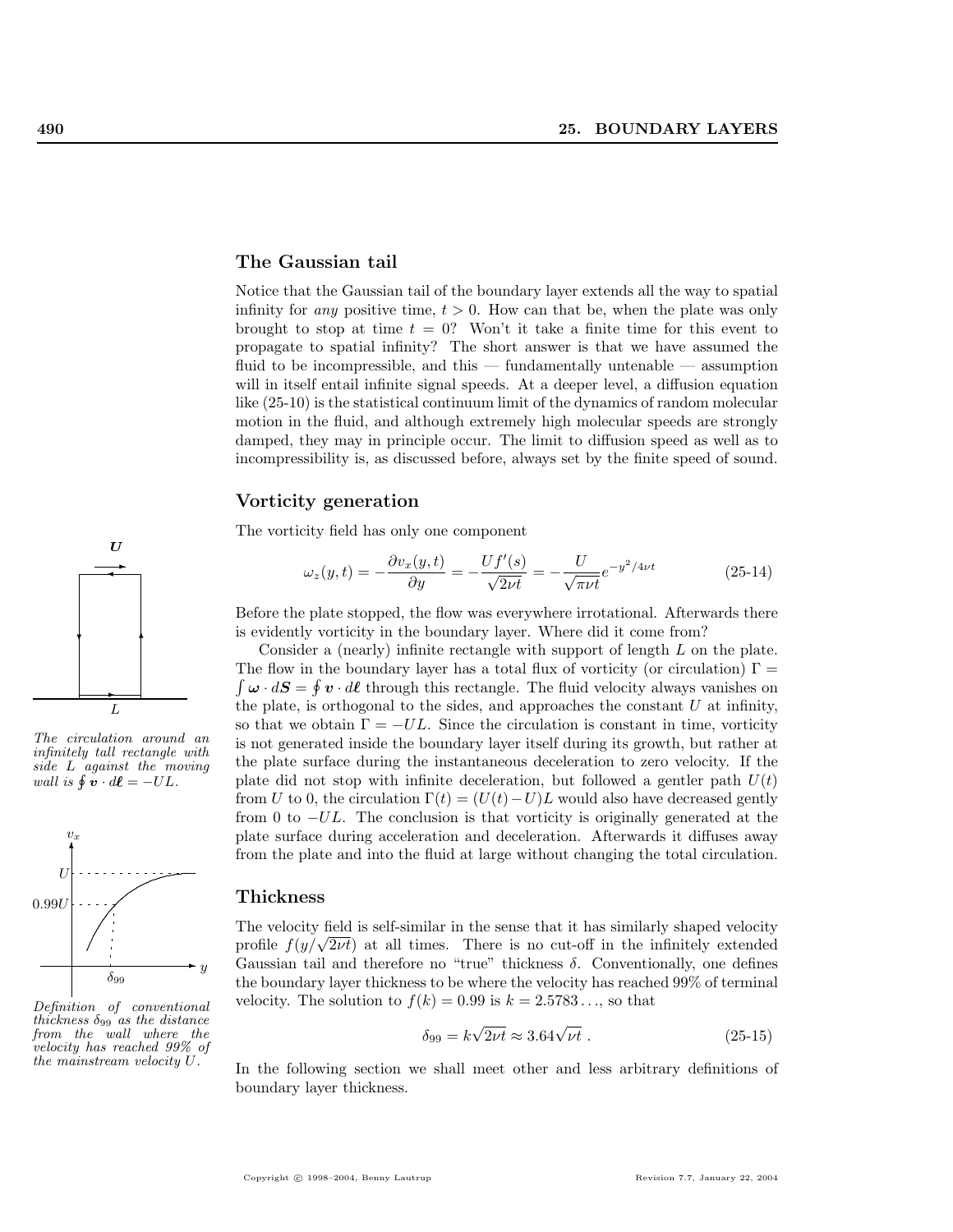# 25.3 Boundary layer theory

In his short 1904 paper [15] Prandtl introduced the concept of boundary layers and pointed out that there were simplifying features, allowing for less complicated equations than the full set of Navier and Stokes. The greater simplicity comes from the assumption of nearly ideal mainstream flow with  $\text{Re} \gg 1$ , which according to the estimate (25-2) implies that boundary layers are thin, *i.e.*  $\delta \ll L$ where  $L$  is the length scale for variations in the mainstream flow.

We shall  $-$  as Prandtl did  $-$  consider only the two-dimensional case with an infinitely extended planar boundary wall at  $y = 0$  and a unidirectional mainstream flow along  $x$ . The analysis can be extended to a curved boundary, as long as the boundary layer is much thinner than the radius of curvature  $R$  of the wall,  $\delta \ll R$ . In that case, the coordinates should be understood as curvilinear with the x-coordinate following the shape of the wall and the  $y$ -coordinate always pointing along the local normal.

In the absence of viscosity, the incompressible ideal fluid would slip along the boundary,  $y = 0$ , with a slowly varying *slip-velocity*,  $v_x = U(x)$ . Leaving out gravity, it follows from Bernoulli's theorem (16-16) that there must be an associated slip-flow pressure at the boundary,

$$
P(x) = P_0 - \frac{1}{2}\rho_0 U(x)^2 , \qquad (25-16)
$$

where  $P_0$  is a constant. The slip-flow pressure simply reflects the variation in slip-velocity along the boundary. Even in the ideal case there will also be an upflow close to the boundary implied by mass conservation, *i.e.* the continuity equation

$$
\frac{\partial v_x}{\partial x} + \frac{\partial v_y}{\partial y} = 0.
$$
 (25-17)

Inserting  $v_x = U(x)$  and using that  $v_y = 0$  for  $y = 0$ , we have

$$
v_y = -y \frac{dU(x)}{dx} \tag{25-18}
$$

Only for constant  $U(x) = U_0$  will this upflow from the boundary layer be absent. It is generally negligible compared to U inside the boundary layer,  $y \lesssim \delta$ .

The no-slip condition implies that the true velocity must change rapidly from  $v_x = 0$  right at the boundary,  $y = 0$ , to  $v_x = U(x)$  outside the boundary layer. Formulated more carefully, the slip-flow velocity  $U(x)$  and boundary pressure  $P(x)$  should be understood as describing the flow in the region  $\delta \ll y \ll L$ , well outside the boundary layer but still so close to the boundary that the mainstream flow only depends on x. In the mainstream proper for  $y \gtrsim L$ , flow and pressure depend on both  $x$  and  $y$  with a typical length scale  $L$  for major variations. So even if the upflow appears to grow indefinitely, it will be become part of the mainstream flow for  $y \geq L$ .

Ideal slip-flow  $\rightarrow x$ . . .  $\delta(x)$ Geometry of twodimensional planar boundary flow. In the absence of viscosity there would be a slowly varying ideal slip-flow  $U(x)$  along the boundary. Viscosity interposes a thin boundary layer of thickness  $\delta(x)$  between the slip-flow

and the boundary.



 $\hat{y}$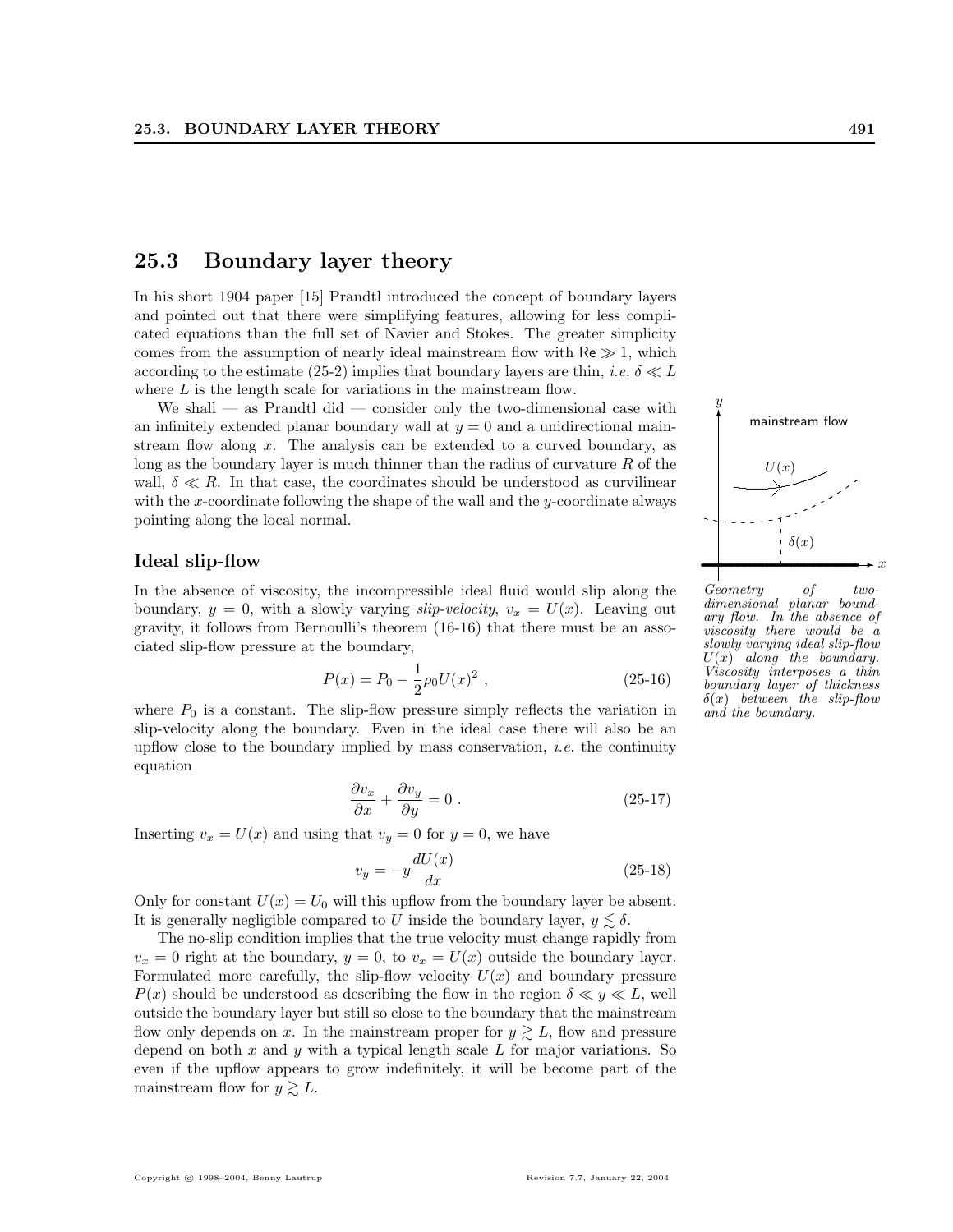#### The Prandtl equations

In the boundary layer  $v_x$  depends also on y. Integrating the equation of continuity over y, and using the boundary condition  $v_y = 0$  for  $y = 0$ , we obtain the general exact relation,

$$
v_y(x,y) = -\frac{\partial}{\partial x} \int_0^y v_x(x,y') \, dy' \quad . \tag{25-19}
$$

Inside the boundary layer for  $y \lesssim \delta$ , this equation permits us to estimate  $v_y \approx$ the up to determine the boundary rayer for  $y \gtrsim o$ , thus equation permits us to estimate  $v_y \approx U \delta/L \sim U/\sqrt{\text{Re}}$ . The upflow from the boundary layer will thus in general for  $Re \gg 1$  be much smaller than the slipflow.

In two dimensions the steady-flow Navier-Stokes equations (19-2) take the form

$$
v_x \frac{\partial v_x}{\partial x} + v_y \frac{\partial v_x}{\partial y} = -\frac{1}{\rho_0} \frac{\partial p}{\partial x} + \nu \left( \frac{\partial^2 v_x}{\partial x^2} + \frac{\partial^2 v_x}{\partial y^2} \right) ,
$$
 (25-20a)

$$
v_x \frac{\partial v_y}{\partial x} + v_y \frac{\partial v_y}{\partial y} = -\frac{1}{\rho_0} \frac{\partial p}{\partial y} + \nu \left( \frac{\partial^2 v_y}{\partial x^2} + \frac{\partial^2 v_y}{\partial y^2} \right) . \tag{25-20b}
$$

In either of these equations, the double derivative after  $y$  is proportional to  $1/\delta^2$ , whereas the double derivative after x is proportional to  $1/L^2$ , making it a factor 1/Re smaller and thus negligible for Re  $\rightarrow \infty$ . From the estimate of the thickness of the boundary layer (25-2) it follows that the viscous terms on the right are of the same order of magnitude as the advective terms on the left, which are also both of comparable magnitude. Setting  $v_x \approx U$  and  $v_y \approx U \delta / L$  we estimate from any of the remaining terms in the second equation that the normal pressure gradient is  $\partial p/\partial y \approx \rho_0 U^2 \delta / L^2$ . Finally, multiplying this expression with  $\delta$  we obtain the pressure variation across the boundary layer  $\Delta_y p \approx \delta \partial p / \partial y \approx \rho_0 U^2 \delta^2 / L^2 \sim \rho_0 U^2 / \text{Re}$ . This is much smaller, by roughly a factor 1/Re, than the typical variation in slip-flow pressure (25-16),  $\Delta p \approx \rho_0 U^2$  and may thus be disregarded in this approximation. The true pressure in the boundary layer is accordingly essentially equal to the slip-flow pressure,  $p(x, y) \approx P(x)$ .

Inserting  $p = P$  in (25-20a) and dropping the second order derivative after x, we arrive at Prandtl's momentum equation,

$$
v_x \frac{\partial v_x}{\partial x} + v_y \frac{\partial v_x}{\partial y} = U \frac{dU}{dx} + \nu \frac{\partial^2 v_x}{\partial y^2} \Bigg|.
$$
 (25-21)

Since  $v_y$  is given in terms of  $v_x$  by (25-19), we have obtained a single integrodifferential equation which for any given  $U(x)$  determines  $v_x$ , subject to the boundary conditions  $v_x = 0$  for  $y = 0$  and  $v_x \to U$  for  $y \to \infty$ . The preceding analysis shows that the correction terms to this equation are of order 1/Re. The Prandtl approximation breaks down near a separation point, where the upflow becomes comparable to the mainflow.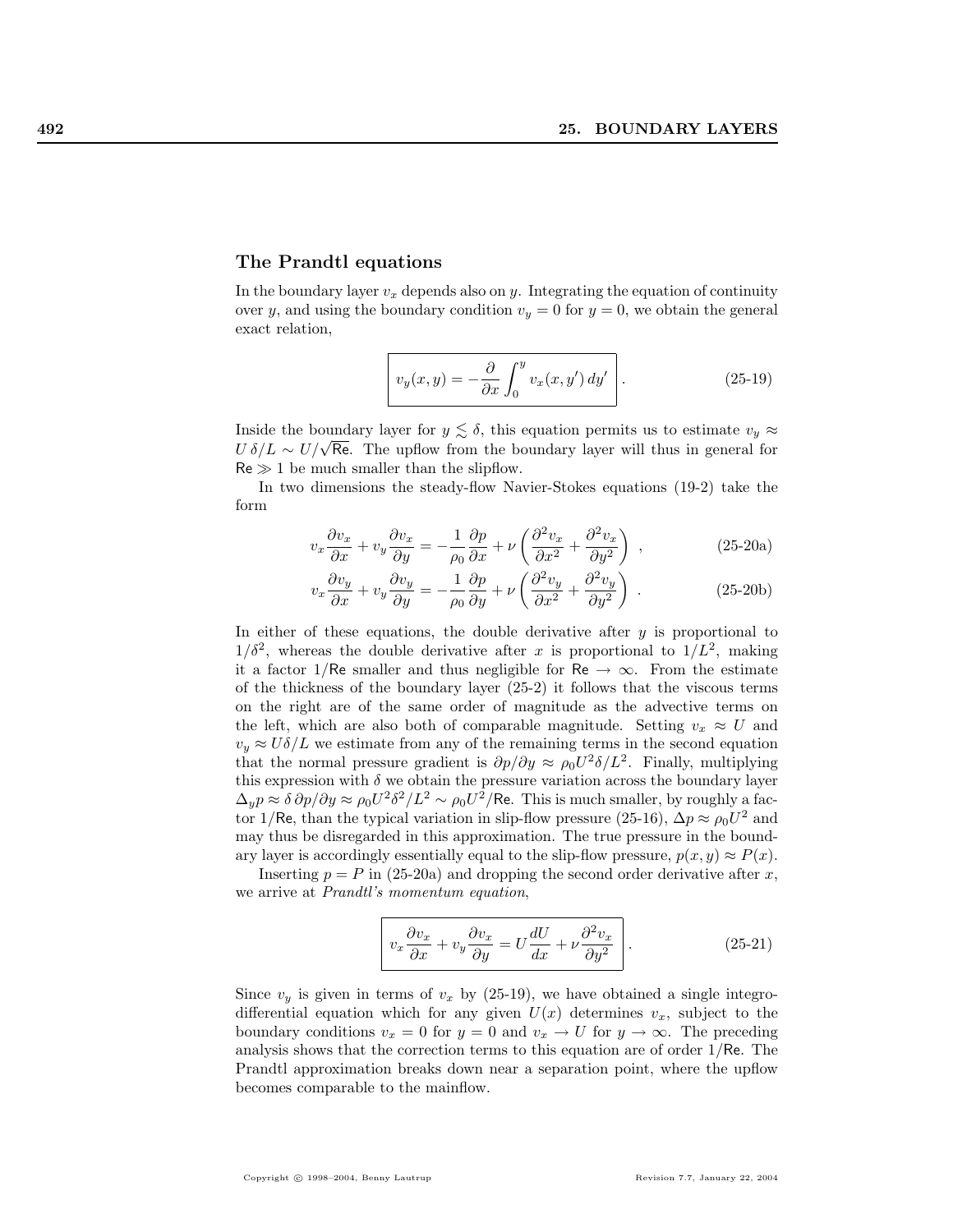# 25.4 Laminar boundary layer in uniform flow

The generic example of a steady laminar boundary layer is furnished by a semiinfinite plate with its edge orthogonal to a uniform flow with constant velocity  $U$ , a problem first solved by Blasius in 1908. Paul Richard Heinrich

#### Self-similarity

As the main variation in  $v_x$  happens across the boundary layer, it may be convenient to measure  $y$  in units of the thickness of the boundary layer, estimated to be of order  $\delta \sim \sqrt{\nu x/U}$  on page 486. Let us for this reason write the velocity in dimensionless self-similar form,

$$
v_x(x, y) = Uf(s)
$$
,  $s = y\sqrt{\frac{U}{2\nu x}}$ , (25-22)

where  $f(s)$  must satisfy the boundary conditions,  $f(0) = 0$  and  $f(\infty) = 1$ . The factor of 2 in the squareroot is conventional. In principle the function could also depend on the dimensionless variable  $\text{Re}_x = Ux/\nu$ , but the correctness of the above assumption will be justified by finding a solution satisfying the boundary conditions.

#### Upflow

From the equation of continuity (25-19) we obtain

$$
v_y(x,y) = -\frac{\partial}{\partial x} \int_0^y v_x(x,y') dy' = -\frac{\partial}{\partial x} \left[ \sqrt{2U\nu x} g(s) \right] .
$$

Here we have for convenience defined the integral

$$
g(s) = \int_0^s f(s') ds' \tag{25-23}
$$

so that  $f(s) = g'(s)$ . Carrying out the differentiation, we obtain the upflow from the layer,

$$
v_y(x,y) = h(s)\sqrt{\frac{U\nu}{2x}} , \qquad (25-24)
$$

with

$$
h(s) = sf(s) - g(s) . \t(25-25)
$$

The asymptotic value  $h(\infty) = \lim_{s\to\infty} (s-g(s))$  determines the total upflow from the boundary layer into the mainstream.

Blasius (1883–1970). Ger- $\begin{array}{cc}\nman & physical, & a' \ student \\
of & Prandtl. & Worked \ on\n\end{array}$ of Prandtl. boundary-layer drag and smooth pipe resistance.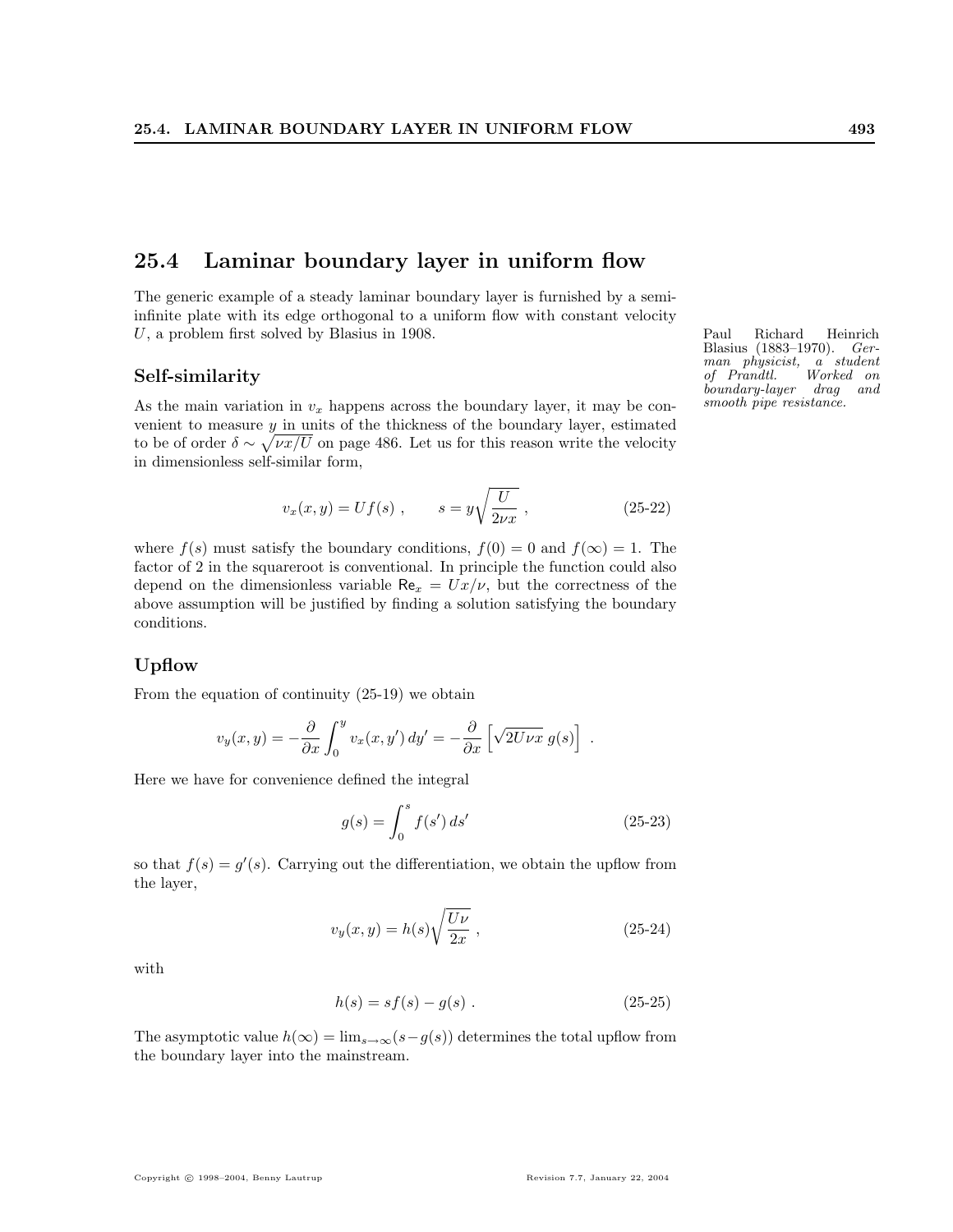

Figure 25.1: Streamlines around a semi-infinite thin plate with fluid flowing uniformly in from the left (see problem 25.5). Units are chosen so that  $U = \nu = 1$ . The thin dashed streamline terminates in a stagnation point. The heavy dashed curve indicates aasned streamine terminates in a stagnation point. The heavy aasned curve inaicates<br>the 99% thickness,  $y = \delta = 5\sqrt{x}$ . The kink in the streamlines at  $x = 0$  signals breakdown of the Prandtl approximation in this region.

#### Blasius' equation

Finally,  $v_y$  is inserted into the Prandtl equation (25-21) and using that in this case  $U$  is constant, we obtain a single third order ordinary differential equation, called Blasius' equation,

$$
g'''(s) + g(s)g''(s) = 0,
$$
\n(25-26)

which must be solved with the boundary conditions  $g(0) = 0, g'(0) = f(0) = 0$ , and  $g'(\infty) = f(\infty) = 1$ . Numeric integration yields the results shown in fig. 25.1 and 25.2.

The condition  $g'(\infty) = 1$  seems at first a bit troublesome to implement. The trick is first to find the solution  $\tilde{g}(s)$  which satisfies the Blasius equation with with  $\widetilde{g}''(0) = 1$ . This solution converges at infinity to a value  $\alpha = \widetilde{g}'(\infty) = 1.65519...$ instead of unity. The correct solution is finally obtained by the transformation,

$$
g(s) = \frac{1}{\sqrt{\alpha}} \tilde{g}\left(\frac{s}{\sqrt{\alpha}}\right)
$$
 (25-27)

It is a simple matter to verify that this function also satisfies the Blasius equation.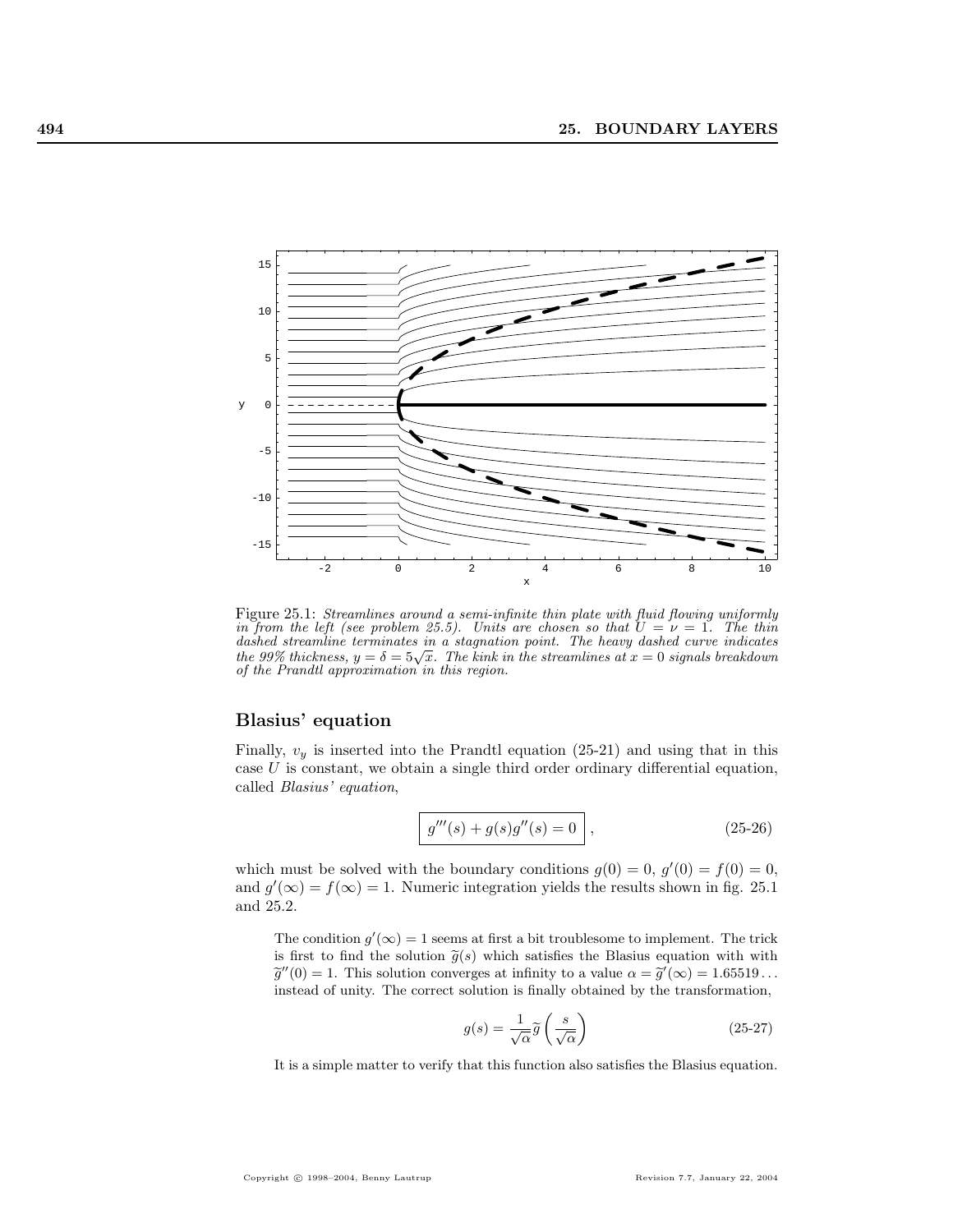

Figure 25.2: Plot of the self-similar shape functions for (a)  $v_x = Uf(s)$ , and (b)  $v_y = h(s)\sqrt{U\nu/2x}$ . The dashed line in pane (a) has slope  $f'(0) = 0.46960...$  and is tangent at  $s = 0$ . It crosses unity at  $s = 2.1295$ . The dashed line in pane (b) indicates the asymptotic value  $h(\infty) = 1.21678...$  and determines the resulting upwelling of fluid from the boundary layer into the mainstream flow.

#### Thickness and local Reynolds number

The conventional thickness of the Blasius layer is as for the Stokes layer (section 25.2) defined to be the distance  $y = \delta$  where the velocity has reached 99% of the slip-flow velocity, which happens for  $f(s) = 0.99$ . The solution of this equation is  $s = 3.4719...$  so that the thickness becomes

$$
\delta_{99} = 3.4719 \dots \sqrt{\frac{2\nu x}{U}} \approx 4.91 \sqrt{\frac{\nu x}{U}} \,. \tag{25-28}
$$

Typically, one uses  $\delta \approx 5$  $\nu x/U$  for estimates. In dimensionless form, this may be expressed in terms of the local Reynolds number,

$$
\text{Re}_{\delta} = \frac{U\delta}{\nu} \approx 5\sqrt{\text{Re}_x} \,,\tag{25-29}
$$

where as before  $\text{Re}_x = Ux/\nu$  is the "downstream" Reynolds number. Turbulence typically sets in for a local Reynolds number between 2000 and 4000.

#### Wall stress and friction coefficient

The wall stress becomes

$$
\sigma_{\text{wall}} = \eta \left. \frac{\partial v_x}{\partial y} \right|_{y=0} = \eta U \sqrt{\frac{U}{2\nu x}} f'(0) \tag{25-30}
$$

It is customary also to make the wall stress dimensionless by dividing with  $\frac{1}{2}\rho_0 U^2$ to get the so-called local friction coefficient,

$$
c_f \equiv \frac{\sigma_{\text{wall}}}{\frac{1}{2}\rho_0 U^2} = f'(0)\sqrt{\frac{2}{\text{Re}_x}} \approx \frac{0.664}{\sqrt{\text{Re}_x}} \,, \tag{25-31}
$$

In a turbulent boundary layer (section 25.5), this expression is replaced by a semi-empirical power law of the same general form but with a different power and coefficient. Notice the singularity at  $x = 0$ , which signals breakdown of the boundary layer approximation at the leading edge of the plate.

 $^{\circ}$  $v<sub>2</sub>$  $\iota$ . U .......... 0.99U  $\delta_{99}$ 

Definition of conventional thickness  $\delta_{99}$  as the distance from the wall where the velocity has reached 99% of the mainstream velocity U.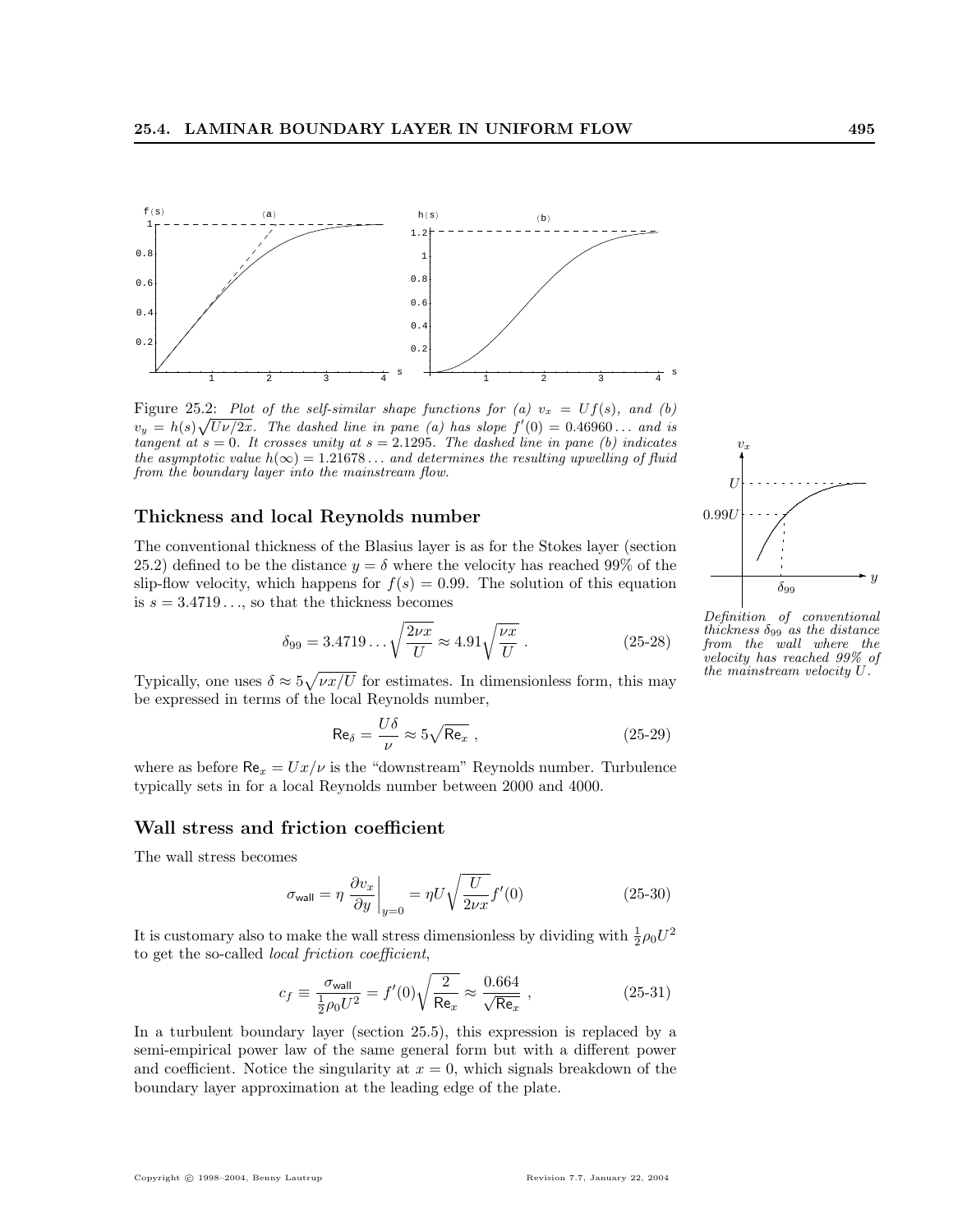

A flat and thin wing aligned with the flow only experi-<br>  $\mathcal{D}=2$   $\int^L$ 

### Laminar skin drag on a flat wing

Consider now an infinitely thin rectangular "wing" with "chord" L in the direction of flow, and a "span" K orthogonal to the flow (in the  $z$ -direction). Such an object generates no form drag, when it is aligned with the flow. Disregarding the influence of the rear and side edges of the wing, the total (skin) drag is obtained by integrating  $\sigma_{\text{wall}} = \frac{1}{2} \rho_0 U^2 c_f$  over both sides of the plate,

$$
D = 2 \int_0^L \sigma_{\text{wall}}(x) K dx = 2\eta UK f'(0) \int_0^L \sqrt{\frac{U}{2\nu x}} dx = 4\eta UK f'(0) \sqrt{\frac{UL}{2\nu}}.
$$

This becomes more transparent when expressed in terms of the dimensionless drag coefficient for the wing,

$$
C_{\mathcal{D}} = \frac{\mathcal{D}}{\frac{1}{2}\rho_0 U^2 A} = \frac{8f'(0)}{\sqrt{2\text{Re}}} \approx \frac{2.6565}{\sqrt{\text{Re}}},\tag{25-32}
$$

where  $A = KL$  is the wing's area and  $Re = UL/\nu$  is its wing's Reynolds number. The skin drag coefficient decreases with the squareroot of the Reynolds number, and is of little importance in most everyday situations with Reynolds number in the millions. The skin drag is mostly dominated by the form drag coefficient which does not decrease but rather stays constant for  $\text{Re} \rightarrow \infty$ .

Example 25.4.1 (Weather vane): A little rectangular metal weather vane with sides  $L = 30$  cm and  $K = 20$  cm in a 10 m s<sup>-1</sup> wind has Re  $= UL/\nu \approx 200,000,$ well below the onset of turbulence. The drag coefficient becomes  $C_{\mathcal{D}} \approx 0.0059$  and the total skin drag  $\mathcal{D} \approx 0.018$  N, when the vane aligned with the wind. This drag corresponds to a weight of merely 2 g, whereas the form drag and the other aerodynamic forces that align the vane are much stronger. One should not dimension the support of the vane on the basis of the laminar skin drag!



Sketch of the shape of the boundary layer from the leading edge through the transition region.  $\begin{tabular}{ll} transition & region. & At the transition & (dashed & line), \end{tabular}$ the turbulent layer grows rapidly whereas the viscous sublayer only grows slowly.

# 25.5 Turbulent boundary layer in uniform flow

Sufficiently far downstream from the leading edge, the Reynolds number,  $Re_x =$  $Ux/\nu$ , will eventually grow so large that the boundary layer becomes turbulent. Empirically, the transition happens for  $5 \times 10^5 \leq \text{Re}_x \leq 3 \times 10^6$ , depending on the circumstances, for example the uniformity of the mainstream flow and the roughness of the plate surface. We shall in the following discussion take  $\mathcal{R}e_x = 5 \times 10^5$  as the nominal transition point.

The line of transition across the plate is not a straight line parallel with the z-axis, but rather an irregular, time-dependent, jagged, even fractal interface between the laminar and turbulent regions. This is also the case for the extended, nearly "horizontal" interface between the turbulent boundary layer and the fluid at large. Such intermittent and fractal behavior is common to the onset of turbulence in all systems.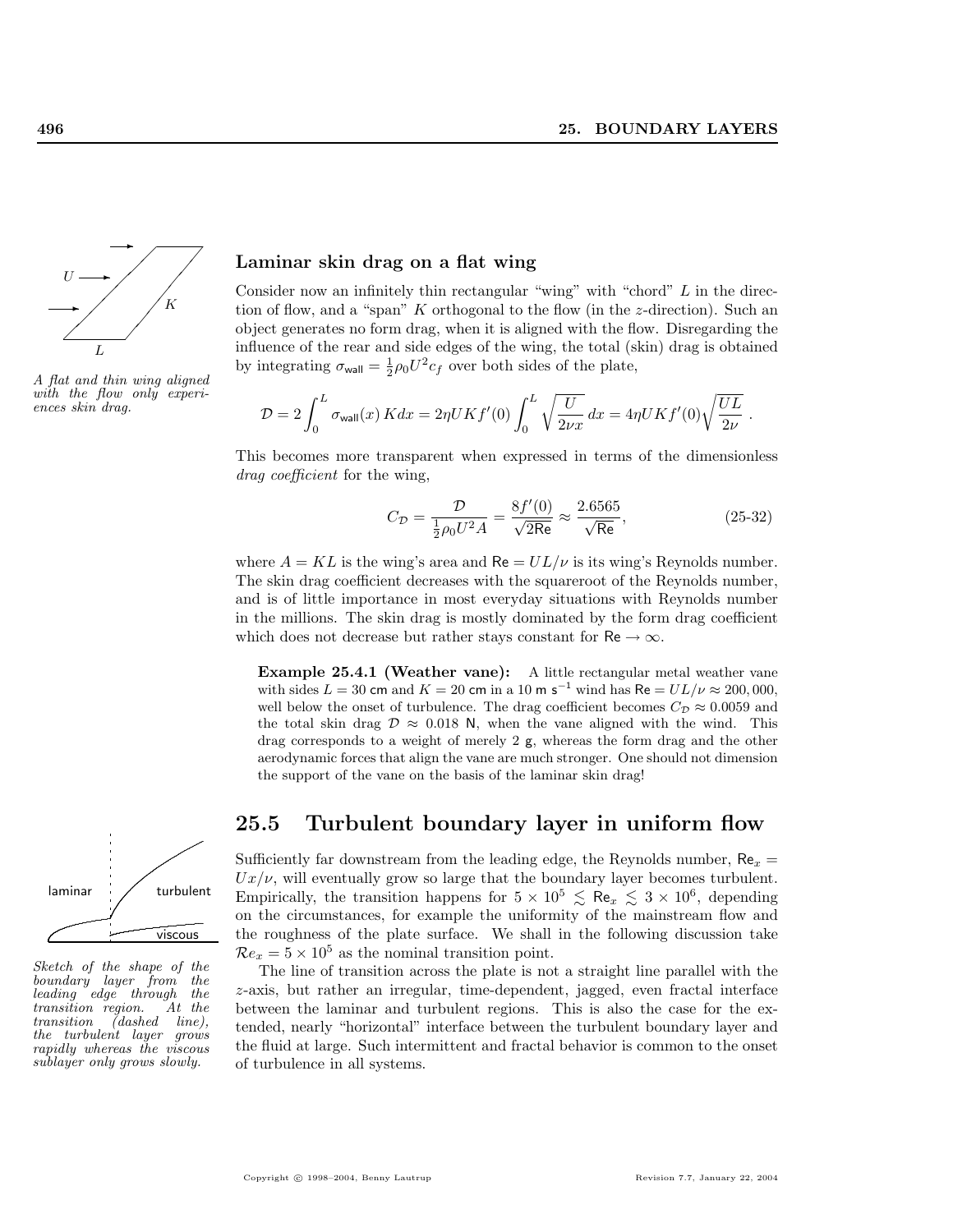

Figure 25.3: Schematic plot of the local friction coefficient  $c_f = 2\bar{\sigma}_{wall}(x)/\rho_0 U^2$  across the laminar and turbulent regions as a function of the downstream Reynolds number  $\text{Re}_x = Ux/\nu$ . The transitions at the nominal points  $\text{Re}_x = 5 \times 10^5$  and  $10^9$  are in reality considerably softer than shown here (with the dashed curve as a possible transition shape). The position of the second transition and the terminal value of  $c_f$  depend on the roughness of the plate surface (see [37] for details).

#### Friction coefficient

In a turbulent boundary layer, the true velocity field  $\boldsymbol{v}$  fluctuates in all directions and in time around some mean value. Even very close to the wall, there will be noticeable fluctuations. The no-slip condition nevertheless has to be fulfilled and a thin sublayer dominated by viscous stresses must exist close to the wall. In this viscous sublayer the average velocity  $\bar{v}_x$  rises linearly from the surface with a slope,  $\partial \bar{v}_x/\partial y|_{y=0} = \bar{\sigma}_{\text{wall}}/\eta$  that can be determined from drag measurements.

A decent semi-empirical expression for the friction coefficient of a turbulent boundary layer is

$$
c_f \equiv \frac{\bar{\sigma}_{\text{wall}}}{\frac{1}{2}\rho_0 U^2} \approx \frac{0.027}{\text{Re}_x^{1/7}} \ . \tag{25-33}
$$

The turbulent friction coefficient thus decreases much slower than the corresponding laminar friction coefficient (25-31). The two expressions cross each other at  $\text{Re}_x \approx 7800$  which is far below the transition to turbulence, implying a jump from  $c_f \approx 9.4 \times 10^{-4}$  to  $c_f \approx 4.1 \times 10^{-3}$  at  $\text{Re}_x \approx 5 \times 10^5$ . Turbulent boundary layers thus cause much more skin drag than laminar boundary layers (by a factor of more than 4 at the nominal transition point).

In fig. 25.3 the friction coefficient is plotted across the laminar and turbulent regimes. The transition from laminar to turbulent is in reality not nearly as sharp as shown here, partly because of the average over the jagged transition line. Eventually, for sufficiently large  $\text{Re}_x$ , the roughness of the plate surface makes the friction coefficient nearly independent of viscosity and thus of  $\mathsf{Re}_x$ .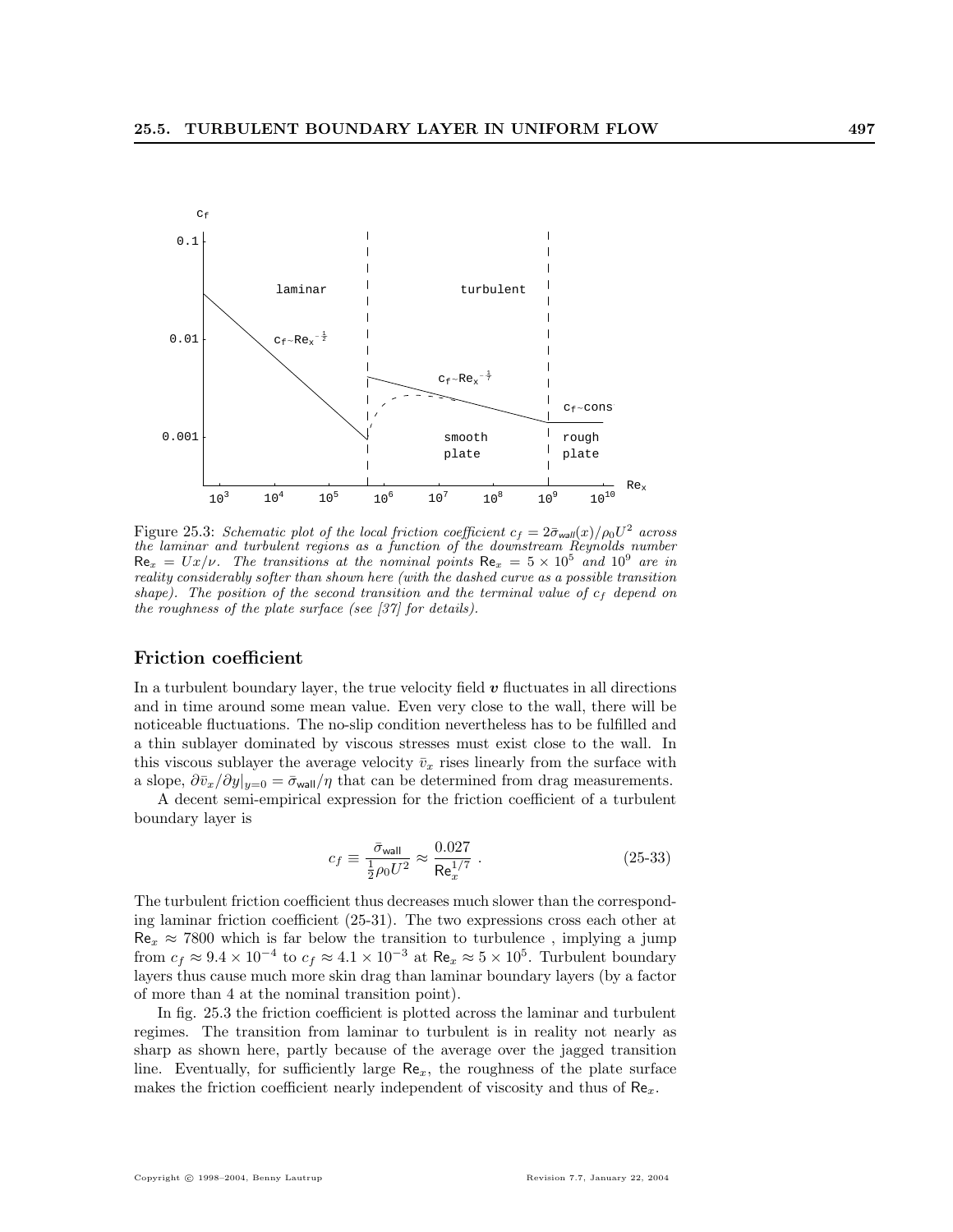#### Drag on a flat wing

Let us again consider a finite "wing" of size  $A = L \times K$ . For sufficiently large Reynolds number  $\text{Re} = UL/\nu$ , the boundary layer will always become turbulent some distance downstream from the the leading edge, and the skin drag will in general be dominated by the turbulent boundary layer's larger friction coefficient. For a fully turbulent boundary layer, the dimensionless turbulent drag coefficient becomes (including both sides of the plate)

$$
C_{\mathcal{D}} = \frac{2}{\frac{1}{2}\rho_0 U^2 A} \int_0^L \bar{\sigma}_{\text{wall}}(x) K dx = \frac{0.063}{\text{Re}^{1/7}}
$$
(25-34)

where  $A = KL$  as before is the wing area. If the leading laminar boundary layer cannot be disregarded, this expression is somewhat modified.

**Example 25.5.1:** A 2 × 2 m<sup>2</sup> flag in a 10 m s<sup>-1</sup> wind has a Reynolds number of  $\text{Re} \approx 1.3 \times 10^6$ , well inside the turbulent region. The laminar skin drag coefficient is  $C_{\mathcal{D}} \approx 0.0023$  whereas the turbulent skin drag coefficient is  $C_{\mathcal{D}} \approx 0.0084$ . The turbulent skin drag is only  $\mathcal{D} \approx 1.68$  N which seems much too small to keep the flag straight. But flags tend to flap irregularly in the wind, thereby adding a much larger average form drag to the total drag, and giving it even in a moderate wind the nearly straight form that we admire so much. The straight flag in the wind is an image so ingrained in our minds that NASA chose to simulate it when planting an aluminium edition of Stars and Stripes in the soil of the airless Moon.

#### Local drag and momentum balance

Momentum balance guarantees that the drag on any section of the plate, say for  $x_1 < x < x_2$ , must equal the rate of momentum loss from the slice of fluid above this interval, independently of whether the fluid is laminar or turbulent. Formally, we may use the Prandtl equations to derive such a relation for an infinitesimal slice of the boundary layer, as was first done by von Kármán in 1921.

Theodore von Kármán For constant slip-flow it follows trivially from  $(25-19)$  and  $(25-21)$  that  $(1881-1963)$ .

$$
-\nu \frac{\partial^2 v_x}{\partial y^2} = \frac{\partial ((U - v_x)v_x)}{\partial x} + \frac{\partial (v_y(U - v_x))}{\partial y}.
$$
 (25-35)

Integrating over all y and using the boundary conditions, we see that the second term on the right hand side does not contribute, and we obtain

$$
\nu \left. \frac{\partial v_x}{\partial y} \right|_{y=0} = \frac{d}{dx} \int_0^\infty (U - v_x) v_x \, dy \tag{25-36}
$$

The quantity on the left hand side is simply  $\sigma_{wall}/\rho_0$ , and the integral on the right hand side is the flux of lost momentum. In section 25.6 we shall make a more systematic study of such relations.



 $(1881 - 1963)$ . Hungarian-American engineer. Lived from 1930 in the US, and became in 1944 cofounder of the Jet Propulsion Laboratory at the California Institute of Made major contributions to the understanding of fluid mechanics, aircraft structures, rocket propulsion, and soil erosion. A crater on the Moon bears his name today.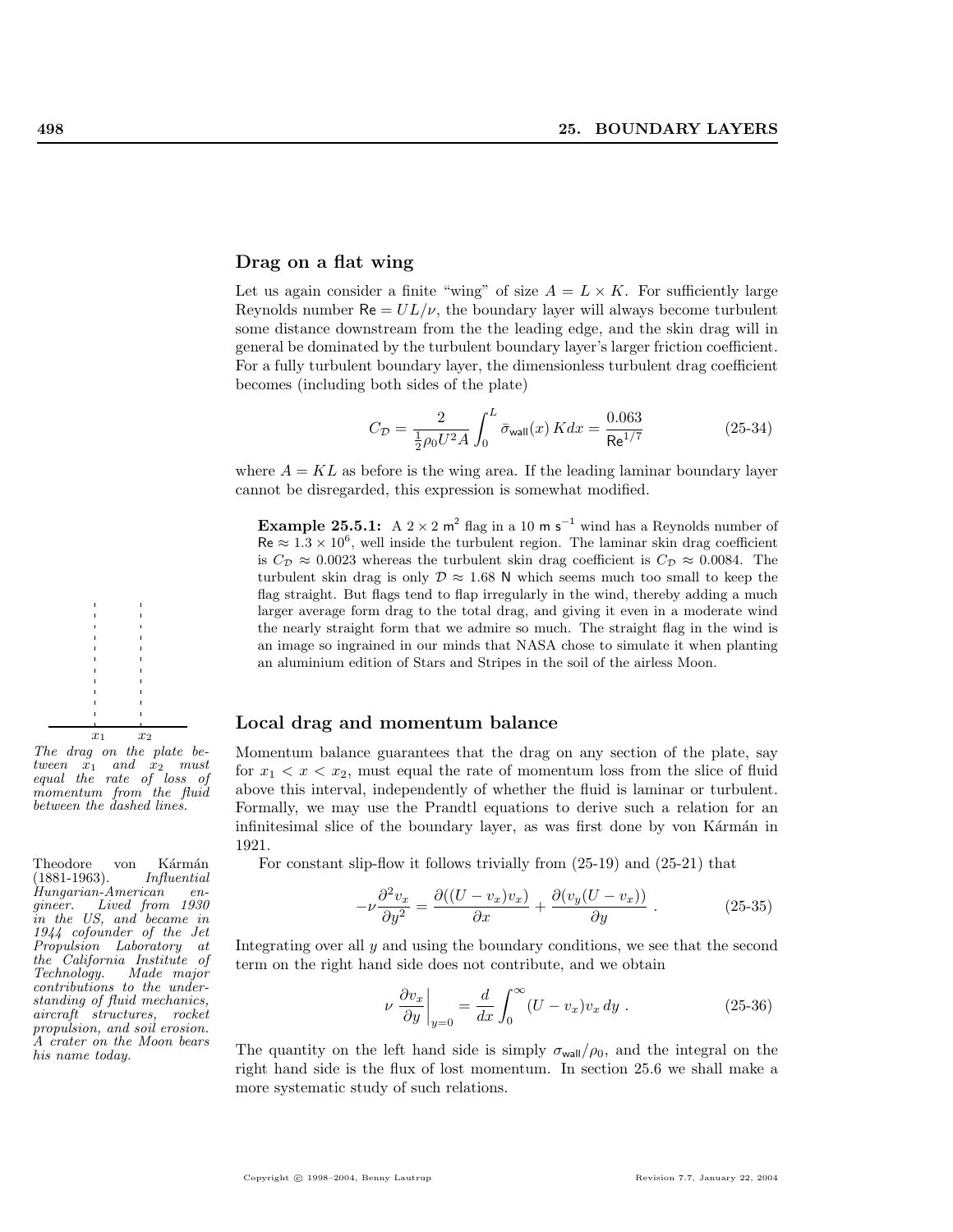

Figure 25.4: Schematic plot of the dimensionless "true" thickness, represented by  $\text{Re}_{\delta} =$  $U\delta/\nu$ , as a function of downstream distance x, represented by  $\text{Re}_x = Ux/\nu$ . Also shown is the thickness of the viscous sublayer  $\delta_0$ . The momentum thickness  $\delta_{\text{mom}}$  is obtained from the refined expression (25-42) and is everywhere roughly a factor 10 smaller than the "true" thickness  $\delta$ . The real transition at the nominal value,  $\text{Re}_x = 5 \times 10^5$ , is even softer than shown here. The transition from smooth to rough plate at  $\text{Re} = 10^9$  is barely visible.

#### Turbulent velocity profile and thickness

Empirically, the flat-plate turbulent boundary layer profile outside the viscous sublayer is decently described by the simple model (due to Prandtl),

$$
\frac{v_x}{U} = \left(\frac{y}{\delta}\right)^{1/7}, \qquad (0 \lesssim y < \delta). \tag{25-37}
$$

Although the thickness  $\delta$  is not known at this stage, we may use the von Kármán relation (25-36) to relate it to the friction coefficient, for which we have the semiempirical expression (25-33). Ignoring the thin viscous sublayer which cannot contribute much to the integral, we obtain

$$
\int_0^\delta (U - v_x)v_x \, dy = \frac{7}{72}U^2 \delta \tag{25-38}
$$

The von Kármán relation now becomes a differential equation for the thickness,

$$
\frac{d\delta}{dx} = \frac{36}{7}c_f \tag{25-39}
$$

In a fully turbulent boundary layer, we may integrate this equation using (25-33) with the initial value  $\delta = 0$  at  $x = 0$ , to get

$$
\delta = \frac{36}{7} \int_0^x c_f dx \approx 0.16 \frac{\nu}{U} \text{Re}_x^{6/7} .
$$
 (25-40)



The turbulent velocity profile is approximately a power  $\bar{v}_x \sim y^{\gamma}$  with  $\gamma \approx 1/7$ . The vertical tangent at  $y = 0$ is unphysical, because it implies infinite wall stress.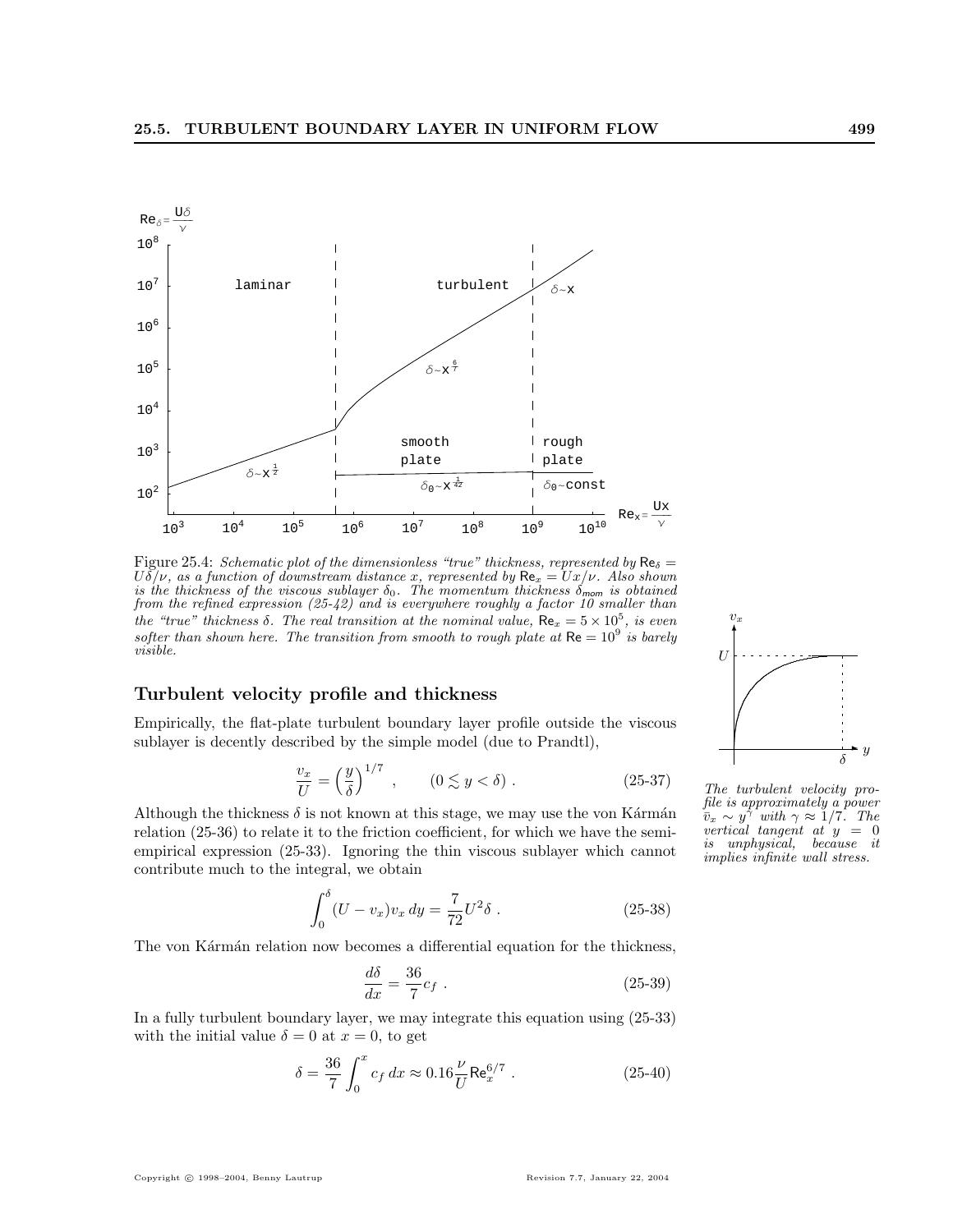Expressing the thickness in dimensionless form by means of the local Reynolds number, we finally have

$$
\text{Re}_{\delta} \equiv \frac{U\delta}{\nu} = 0.16 \text{ Re}_{x}^{6/7} \qquad (25-41)
$$

The jump in the local Reynolds number at the nominal transition point  $x = x_0$ where  $\text{Re}_{x_0} = 5 \times 10^5$ , is only apparent. A more precise expression for the local Reynolds number may be obtained by using the Blasius result for  $0 \le x \le x_0$ , and integrating the turbulent expression only for  $x > x_0$ ,

$$
\text{Re}_{\delta} = \begin{cases} 5\sqrt{\text{Re}_x} & x < x_0 \\ 5\sqrt{\text{Re}_{x_0}} + 0.16\left(\text{Re}_x^{6/7} - \text{Re}_{x_0}^{6/7}\right) & x > x_0 \end{cases}
$$
(25-42)

By construction, this expression is continuous across the nominal transition point(see fig. 25.4).

#### The viscous sublayer

It is also possible to get an estimate of the thickness  $\delta_0$  of the viscous sublayer from the intercept between the linearly rising field,  $v_x = y\bar{\sigma}_{wall}/\eta$ , in the sublayer and the power law (25-37). Demanding continuity at  $y = \delta_0$ , we get

$$
\frac{\bar{\sigma}_{\rm wall}}{\eta}\delta_0=U\left(\frac{\delta_0}{\delta}\right)^{1/7}\ .
$$

Solving this equation for  $\delta_0$  and inserting  $\sigma_{\text{wall}}$  from (25-33) and  $\delta$  from (25-41) we obtain<sup>1</sup>

$$
\frac{U\delta_0}{\nu} = 206 \text{Re}_x^{1/42} \tag{25-43}
$$

At the nominal transition point  $\text{Re}_x = 5 \times 10^5$ , this becomes 282, which grows to 337 at  $\text{Re}_x = 10^9$ . The sublayer thickness is also plotted in Fig. 25.4 and its variation with  $Re<sub>x</sub>$  is barely perceptible.

It is now also possible to calculate the fraction of the terminal velocity that the fluid has at the "edge" of the sublayer

$$
\frac{v_x|_{y=\delta_0}}{U} = 2.8 \text{Re}_x^{-5/42} . \tag{25-44}
$$

At the nominal transition point it is 0.59 and falls by roughly a factor 2 to 0.24 at  $\text{Re}_x = 10^9$ .

The "true" thickness  $\delta_0$  of the viscous sublayer is obtained from the intercept between Prandtl's power profile (25-37) and the linearly rising velocity in<br>the sublayer. The kink  $the$  sublayer. at  $y = \delta_0$  is unphysical, because it gives rise to a small jump in shear stress that violates Newton's third<br>law (slightly). The real  $law$  (slightly). transition from viscous sublayer to turbulent main layer is softer than shown here.

<sup>&</sup>lt;sup>1</sup>The remarkable  $42'$ nd root may have deeper significance [48].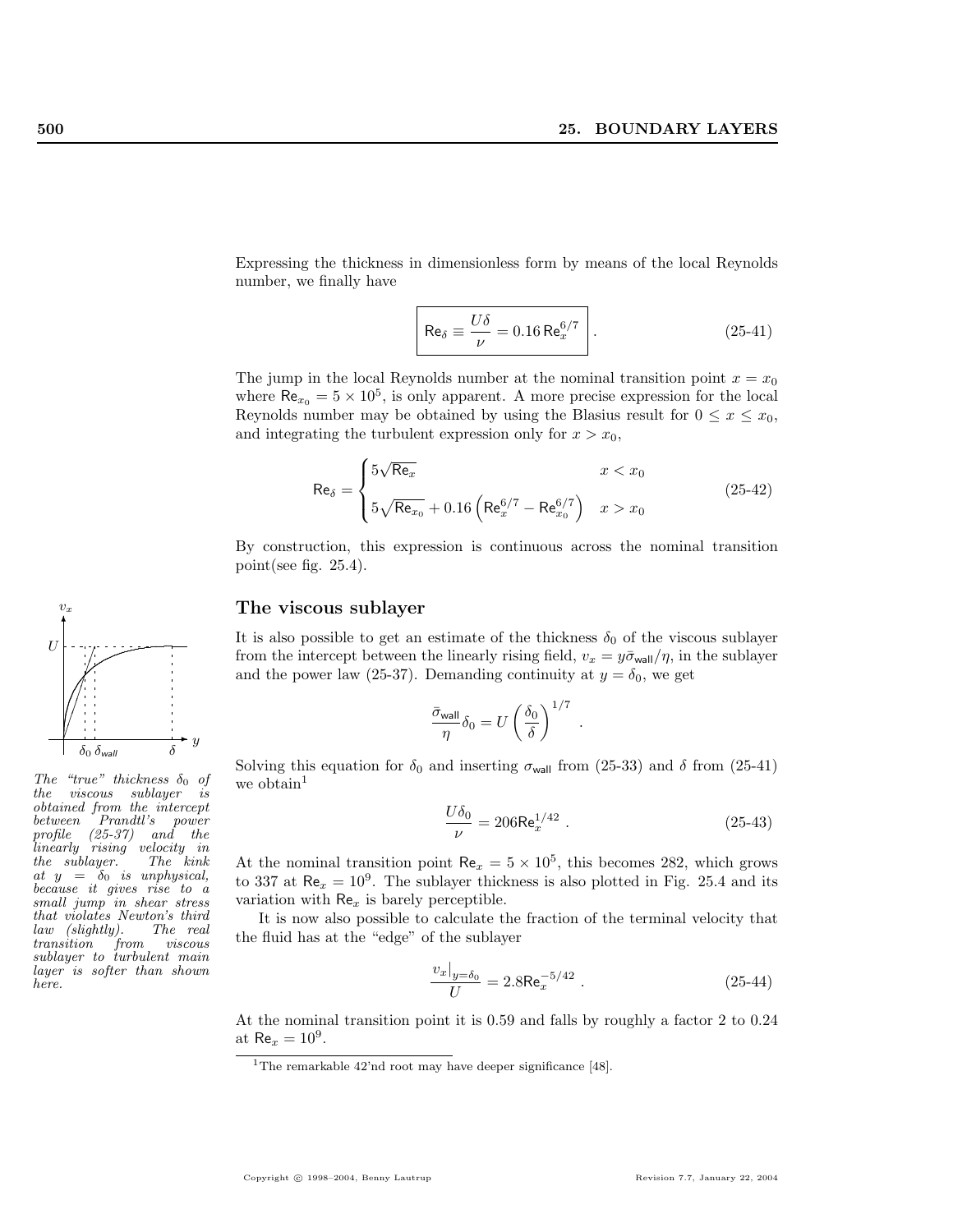# 25.6 Boundary layers with varying slip-flow

In the two preceding sections we have only discussed the case of constant slipflow, but now we turn to the study of slip-flows that vary with  $x$ . Although we shall always think of a flat plate boundary layer, the following discussion is also valid for slowly curving walls, such as the much-studied flow around a cylinder.

A varying slip-flow  $U(x)$  will strongly influence the flow in the boundary layer (which we now again assume to be laminar). Accelerating flow  $(dU/dx > 0)$ , tends to suppress the boundary layer, so that its downstream thickness grows slower than the  $\sqrt{x}$  of the Blasius layer. Sufficiently strong acceleration may even make the boundary layer thinner downstream. Conversely, if the slip-flow even make the boundary layer thinner downstream. Conversely, if the sup-now<br>decelerates  $(dU/dx < 0)$ , the thickness will grow faster than  $\sqrt{x}$ , and sufficiently strong deceleration may lift the boundary layer off the plate and make it wander into the mainstream as a separated boundary layer.

In this section we shall establish some relations that are valid for any exact solution to Prandtl's equations. These relations will be useful for the discussion of the separation phenomenon to be taken up in the following sections.

#### Exact wall derivatives

At the wall,  $y = 0$ , we know that both  $v_x$  and  $v_y$  must vanish, and that the derivative of the velocity at the wall,

$$
\omega = \left. \frac{\partial v_x}{\partial y} \right|_{y=0} \tag{25-45}
$$

is in general non-vanishing, except at a separation point, where it has to vanish. We have used the letter  $\omega$  to denote this quantity, because it has dimension of angular velocity. It should not be confused with the wall vorticity  $\omega_z = -\omega$ .

Setting  $y = 0$  in the Prandtl equation (25-21) we get immediately the double derivative, also called the *wall curvature*,

$$
\nu \left. \frac{\partial^2 v_x}{\partial y^2} \right|_{y=0} = -U \frac{dU}{dx} . \tag{25-46}
$$

Its direct relation to the slip-flow opens for a qualitative discussion of the shape of the velocity profile. If the slip-flow accelerates  $(dU/dx > 0)$ , the wall curvature will be negative and favor the approach of the velocity towards its terminal value, U. Conversely, if the slip-velocity decreases  $(dU/dx < 0)$ , the wall curvature will be positive and adversely affect the approach to terminal velocity. This forces an inflection point into the velocity profile and raises the need for including higher derivatives to secure the turn-over towards the asymptotic slip-flow. For constant slip-flow, *i.e.* the Blasius case, we have  $dU/dx = 0$ , and the wall curvature vanishes.



In accelerating flow,  $dU/dx > 0$ , the wall curvature is negative, whereas<br>in decelerating flow the in decelerating flow the curvature is positive. The dashed curve sketches the velocity profile for vanishing wall curvature.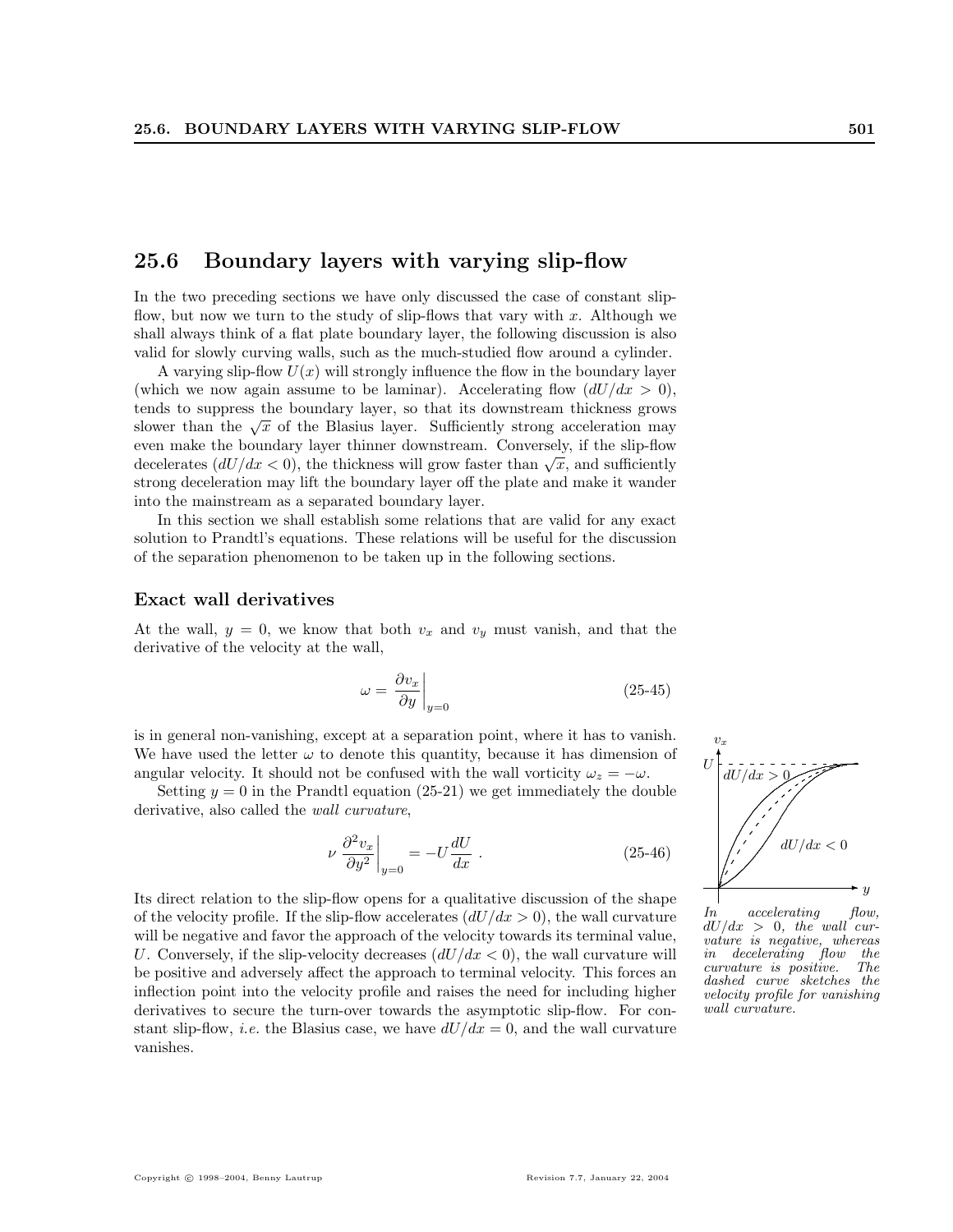The higher order wall derivatives may be calculated by differentiating the Prandtl equation repeatedly after y. Differentiating once, we find

$$
\nu \left. \frac{\partial^3 v_x}{\partial y^3} \right|_{y=0} = 0 , \qquad (25-47)
$$

and once more

$$
\nu \left. \frac{\partial^4 v_x}{\partial y^4} \right|_{y=0} = \omega \frac{d\omega}{dx} . \tag{25-48}
$$

Clearly, this process can be continued indefinitely to obtain all wall derivatives of  $v_x$  depending only on U and  $\omega$  and their derivatives.

#### Exact integral relations

We have already derived a relation (25-36) from momentum balance in uniform flow. For general varying slip-flow we first rewrite the Prandtl equation (25-21) in the form,

$$
-\nu \frac{\partial^2 v_x}{\partial y^2} = (U - v_x) \frac{dU}{dx} + \frac{\partial [v_x (U - v_x)]}{\partial x} + \frac{\partial [v_y (U - v_x)]}{\partial y}.
$$
 (25-49)

Integrating this equation over y from 0 to  $\infty$ , and using the boundary values  $v_y \to 0$  for  $y \to 0$  and  $U - v_x \to 0$  for  $y \to \infty$ , we obtain the general von Kármán relation

$$
\left[\nu \frac{\partial v_x}{\partial y}\right]_{y=0} = \frac{dU}{dx} \int_0^\infty (U - v_x) \, dy + \frac{d}{dx} \int_0^\infty (U - v_x) v_x \, dy\right]. \tag{25-50}
$$

It states that the drag on any infinitesimal slice of the plate equals the rate of momentum loss from the fluid.

We may similarly derive a relation expressing kinetic energy balance by multiplying the Prandtl equation with  $v_x$ , and rewriting it in the form,

$$
\nu \left(\frac{\partial v_x}{\partial y}\right)^2 = \frac{1}{2}\nu \frac{\partial^2 (v_x^2)}{\partial y^2} + \frac{1}{2}\frac{\partial ((U^2 - v_x^2)v_x)}{\partial x} + \frac{1}{2}\frac{\partial (v_y(U^2 - v_x^2))}{\partial y}
$$
(25-51)

Integrating this over all  $y$  and using the boundary conditions, we get

$$
\boxed{\nu \int_0^\infty \left(\frac{\partial v_x}{\partial y}\right)^2 dy = \frac{1}{2} \frac{d}{dx} \int_0^\infty (U^2 - v_x^2) v_x \, dy} \,. \tag{25-52}
$$

This relation states that the rate of heat dissipation in any infinitesimal slice equals the rate of loss of kinetic energy from the fluid. It is also possible to derive further relations for angular momentum balance and thermal energy balance [46].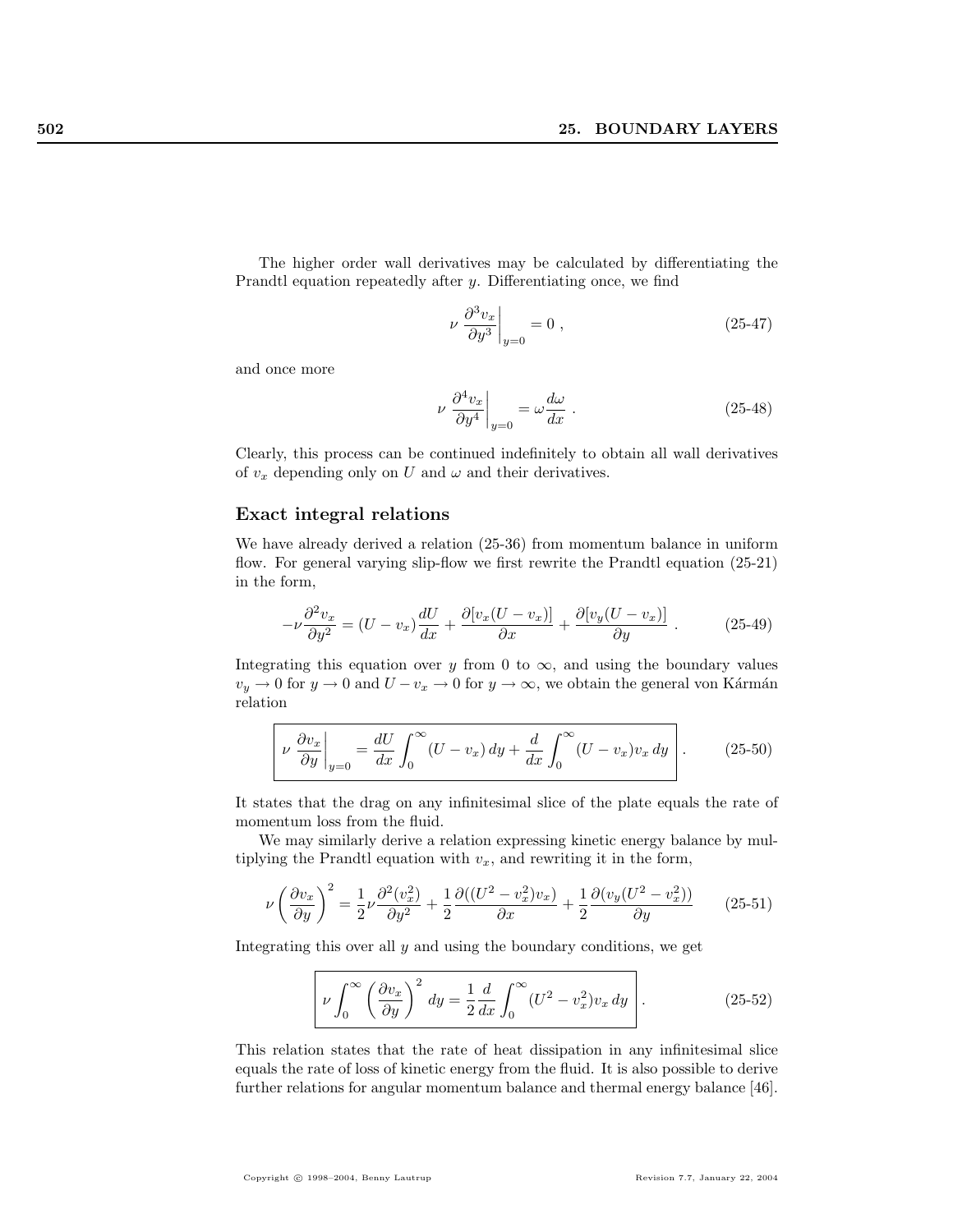#### Dynamic thicknesses

The integrands in the momentum and energy balance equations, (25-50) and (25- 52), may be interpreted physically in terms of flow properties. The expression U−  $v_x$  is the volume flux of fluid displaced by the plate, the expression  $\rho_0(U-v_x)v_x$  is the flux of "lost momentum" caused by the presence of the plate,  $\frac{1}{2}\rho_0(U^2-v_x^2)v_x$  is the flux of "lost kinetic energy", and  $(\partial v_x/\partial y)^2$  is the density of heat dissipation.

It is convenient to introduce dynamic length scales (or thicknesses) related to each of these quantities (and the wall stress),

$$
\frac{1}{\delta_{\text{wall}}} = \frac{1}{U} \left. \frac{\partial v_x}{\partial y} \right|_{y=0}, \qquad (25-53a)
$$

$$
\delta_{\text{disp}} = \frac{1}{U} \int_0^\infty (U - v_x) \, dy \tag{25-53b}
$$

$$
\delta_{\text{mom}} = \frac{1}{U^2} \int_0^\infty (U - v_x) v_x \, dy \;, \tag{25-53c}
$$

$$
\delta_{\text{ener}} = \frac{1}{U^3} \int_0^\infty (U^2 - v_x^2) v_x \, dy \tag{25-53d}
$$

$$
\frac{1}{\delta_{\text{heat}}} = \frac{1}{U^2} \int_0^\infty \left(\frac{\partial v_x}{\partial y}\right)^2 dy \tag{25-53e}
$$

In terms of these thicknesses, the momentum and energy balance equations now take the compact and quite useful forms,

$$
\frac{\nu U}{\delta_{\text{wall}}} = U \frac{dU}{dx} \delta_{\text{disp}} + \frac{d\left(U^2 \delta_{\text{mom}}\right)}{dx} , \qquad (25-54a)
$$

$$
\frac{\nu U^2}{\delta_{\text{heat}}} = \frac{1}{2} \frac{d(U^3 \delta_{\text{ener}})}{dx} \tag{25-54b}
$$

Again we emphasize that these relations, like the wall derivatives, must be fulfilled  $U$ for any exact solution to Prandtl's boundary layer equations.

For the Blasius layer, self-similarity make all thicknesses proportional to the same basic scale,  $\lambda = \sqrt{\nu x}/U$ . Numeric integration yields,

$$
\delta_{\text{wall}} \approx 3.012 \,\lambda \,, \quad \delta_{\text{disp}} \approx 1.721 \,\lambda \,, \quad \delta_{\text{mom}} \approx 0.664 \,\lambda \,,
$$
\n
$$
\delta_{\text{ener}} \approx 1.044 \,\lambda \,, \quad \delta_{\text{heat}} \approx 3.830 \,\lambda \,, \qquad \delta_{99} \approx 4.910 \,\lambda \,. \tag{25-55}
$$

The self-similarity thus guarantees that the ratios between any thicknesses are pure numbers independent of  $x$ . The integral relations (25-54) simplify in this case to,

$$
\frac{1}{2}\delta_{\text{wall}}\delta_{\text{mom}} = \frac{1}{4}\delta_{\text{heat}}\delta_{\text{ener}} = \frac{\nu x}{U} \ . \tag{25-56}
$$

These relations are of course fulfilled for the numeric values above.



Definition of wall stress thickness from the intercept between the linearly rising velocity at small y and the mainstream velocity U.



Definition of displacement thickness from the integral of the flux of volume loss,  $-v_x.$ 



Definition of momentum thickness from the integral of the flux of momentum loss,  $(U - v_x)v_x$ .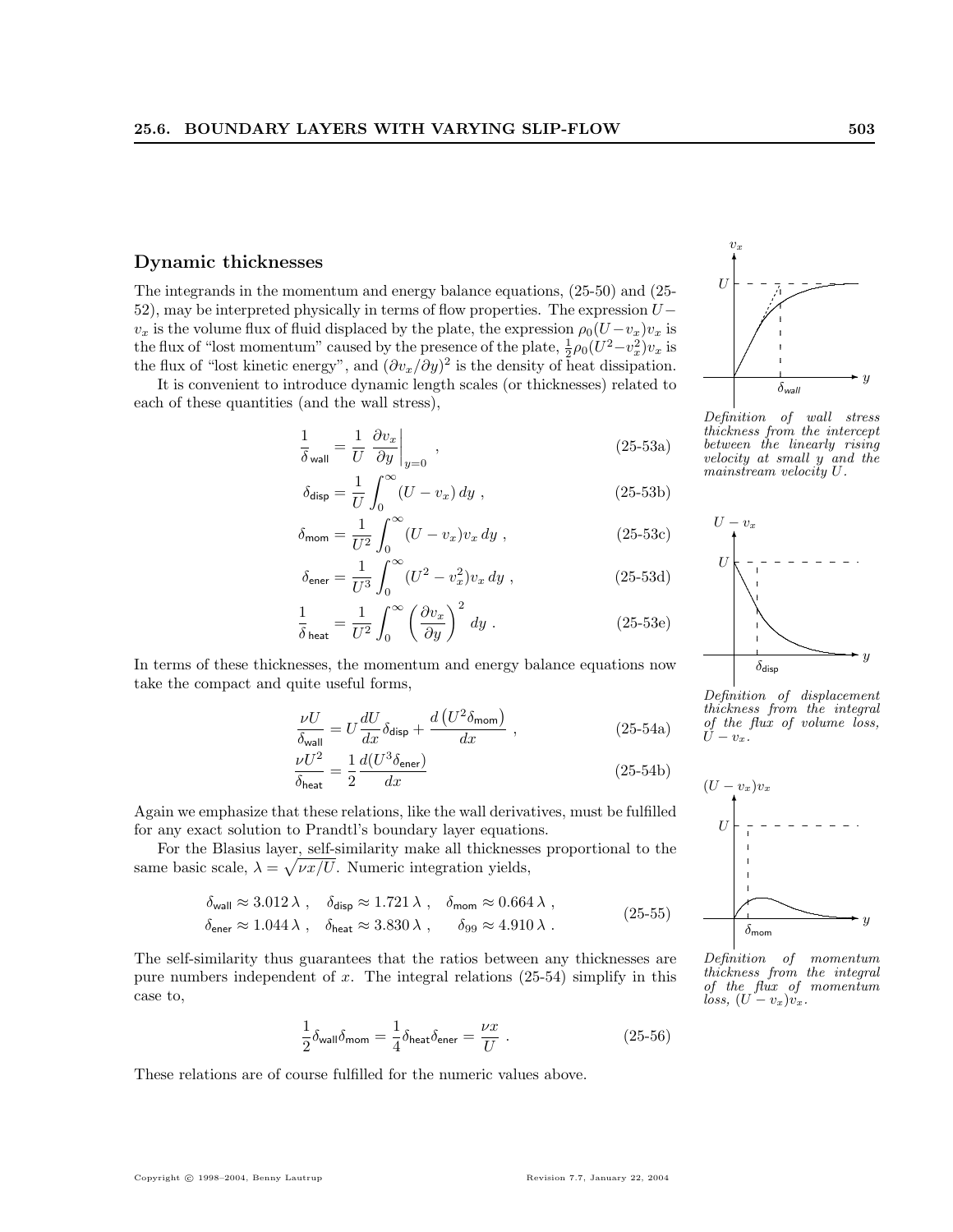

Schematic picture of how separation is thought to take place in a decelerating flow. The mainstream flow is profoundly changed by the separation both upstream and downstream from the separation point.



Sketch of the much-studied separation flow around a<br>cylinder (of which only  $cylinder$  (of which half is shown here). The<br>separating streamline is  $streamline$  is dotted.

# 25.7 Boundary layer separation

When a separating boundary layer takes off into a decelerating mainstream, the character of the mainstream flow is profoundly changed, thereby actually invalidating the Prandtl approximation. Careful analysis has revealed that this is a generic problem, to which the boundary layer equations respond by developing an unphysical singularity right at the point of separation. This Goldstein singularity [?] prevents us in general from using boundary layer theory to connect the regions before and after separation.

The existence of a singularity is nevertheless believed to be an indicator of boundary layer separation in the general vicinity of the point where the singularity occurs. During the 20'th century the problem of predicting the singular separation point for boundary layers around variously shaped objects has been of great importance to fluid mechanics, for fundamental as well as technological reasons. It has proven to be a challenging problem, to say the least [50]. A number of approximative schemes have been proposed and tried out, and with suitable empirical input, they compare reasonably well with analytic or numeric calculations [46].

The Goldstein singularity is unavoidable as long as we persist in the belief that we can employ Prandtl's equations and also specify the slip-flow velocity as we wish. The price to pay for avoiding the singularity is that the Prandtl equations must be replaced by the Navier-Stokes equations and that the mainstream flow cannot be fully specified in advance, but has to be allowed to be influenced by what happens deep inside the boundary layer. Since separation originates in the innermost viscous "deck" of the boundary layer, viscosity thus takes decisive part in selecting the presumed inviscid flow at large, again emphasizing that inviscid flow solutions are not unique, and that ideal flow is indeed — an ideal.

In the last half of the 20th century, it has been conclusively demonstrated through theoretical analysis and numerical simulation that the Navier-Stokes equations do not lead to any boundary layer singularities and do in fact smoothly connect the regions before and after separation. The successful method goes under the name "triple deck" because the boundary layer near the separation point is divided into three "decks" characterized by different physics and different length scales. Afterwards the decks are "stitched together" to make the complete boundary layer continuous. Although Prandtl's boundary layer theory strictly speaking is useless for separation problems, there does not seem to be any simple way of presenting the modern "interactive" boundary layer theory. We refer the reader to recent textbooks dedicated to the physics of boundary layers [50, 51].

In this section we shall make  $a$  — not particularly successful — attempt to determine the separation point from Prandtl's equations. The analysis demonstrates clearly the presence of a Goldstein singularity. In section 25.8 we shall see that empirical input is in fact not needed, and that it is possible to predict the position of the singularity to an accuracy better than 1%. A simplified but highly useful modification of this model yields an accuracy better than  $3\%$ .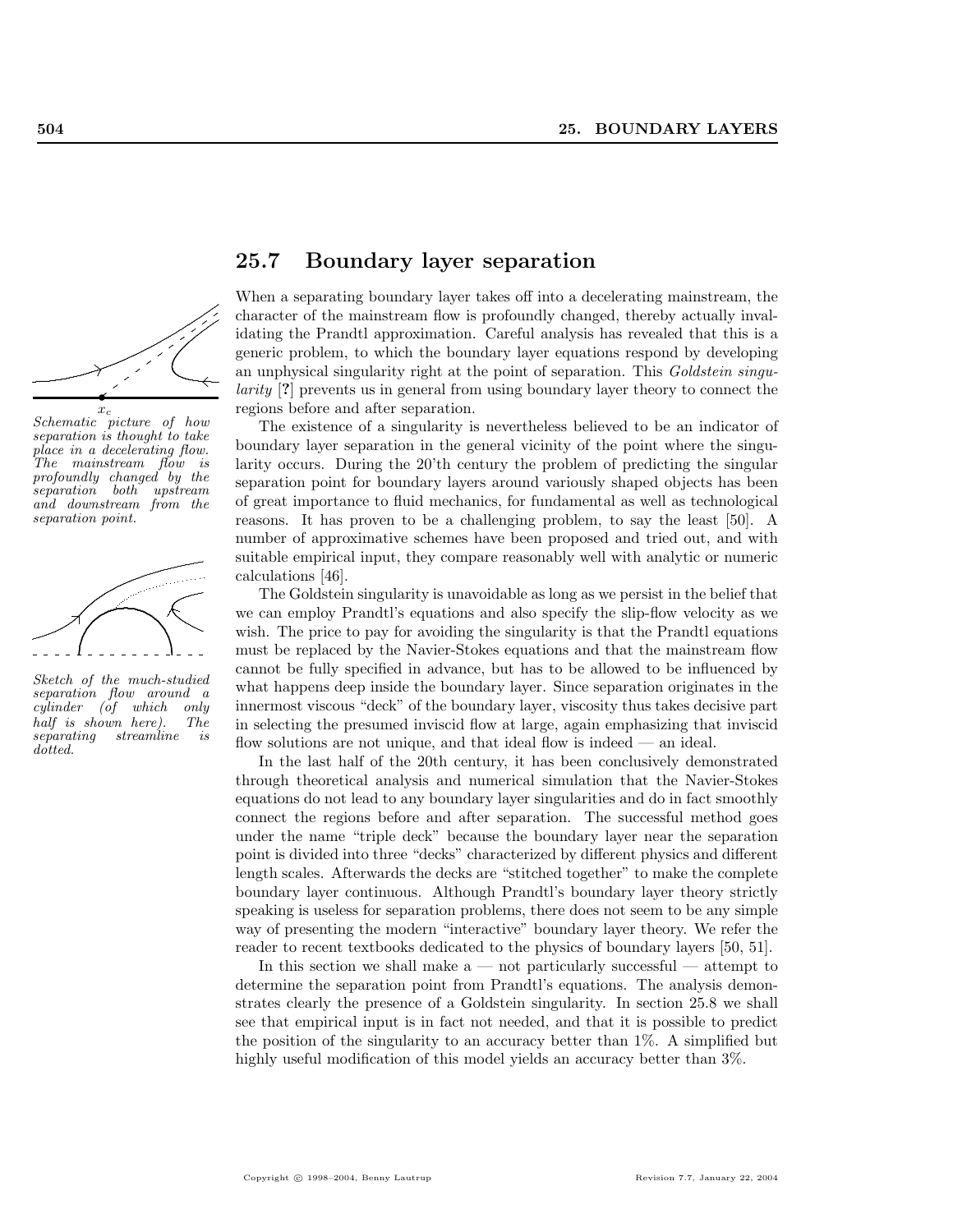|    | U(x)         | $x_c$ | wall  | wall+mom | $mom + ener$ | approx |
|----|--------------|-------|-------|----------|--------------|--------|
| 1. | $1-x$        | 0.120 | 0.176 | 0.157    | 0.121        | 0.123  |
| 2. | $\sqrt{1-x}$ | 0.218 | 0.314 | 0.277    | 0.219        | 0.221  |
| 3. | $(1-x)^2$    | 0.064 | 0.094 | 0.084    | 0.064        | 0.065  |
| 4. | $(1+x)^{-1}$ | 0.151 | 0.230 | 0.214    | 0.154        | 0.158  |
| 5. | $(1+x)^{-2}$ | 0.071 | 0.107 | 0.098    | 0.072        | 0.074  |
| 6. | $1 - x^2$    | 0.271 | 0.365 | 0.312    | 0.270        | 0.268  |
| 7. | $1 - x^4$    | 0.462 | 0.565 | 0.491    | 0.460        | 0.449  |
| 8. | $1 - x^8$    | 0.640 | 0.726 | 0.652    | 0.643        | 0.621  |
| 9. | $\cos x$     | 0.389 | 0.523 | 0.447    | 0.386        | 0.383  |

Table 25.1: Table of decelerating slip-flows and the positions of their Goldstein singularities ("separation points") calculated in various models discussed in the text. The exact values  $x_c$  in the second column are taken from [46]. The separation points determined by the wall-anchored fourth order polynomial (25-57) are listed in the third column, and have typical errors of 40%. The fourth column is obtained by Pohlhausen's method  $(25-94)$  and errors less than 25% in all cases better than wall-anchored approximation. In the fifth column the separation points are determined from both momentum and energy balance (25-65) with typical errors smaller than 1%. Finally, in the last column, the separation points are derived from the simple approximation (25-75) with the typical error being less than 3%.

#### Wall-anchored model

The simplest model of boundary layer flow is obtained by approximating the velocity profile with a fourth order polynomial in y constructed from the exact wall derivatives (page 501)

$$
v_x = \omega y - \frac{U\dot{U}}{2\nu}y^2 + \frac{\omega\dot{\omega}}{24\nu}y^4,
$$
 (25-57)

where a dot is used to denote differentiation after x. Evidently, this expression is exact for  $y \to 0$ , but for  $y \to \infty$  where all three terms diverge, there is a problem. In decelerating slip-flow  $(U < 0)$ , the second order term is always positive, and the fourth-order term is always negative just upstream from the separation point, because the slope  $\omega$  is positive and decreasing towards zero at separation. After an initial rise governed by the first and second order terms, the fourth order term must eventually pull down the profile to minus infinity, unless we manage to "catch" it at the top by requiring the value at maximum to be  $v_x = U(x)$ .

This double condition determines both the slope  $\omega$  and the thickness  $\delta$ , but we do not have to solve this model in order to see that the separation point must be singular. For if the fourth order term should continue to "do its job" as we approach the separation point, it is necessary that  $\omega\dot{\omega}$  be finite there, for example  $2\omega\dot{\omega} = d(\omega^2)/dx = -\kappa^2$  with  $\kappa > 0$ . It then follows that close to the separation point we must have  $\omega^2 = \kappa^2 (x_c - x)$ , or

$$
\omega \approx \kappa \sqrt{x_c - x} \ . \tag{25-58}
$$

Near the wall just upstream from the separation point, the velocity profile is



Wall-anchored fourth order polynomial joins continuously with v<sup>x</sup> = U at its maximum  $y = \delta$ . continuation beyond  $\delta$  drops  $to \ -\infty$  in a decelerating slip-flow is unphysical.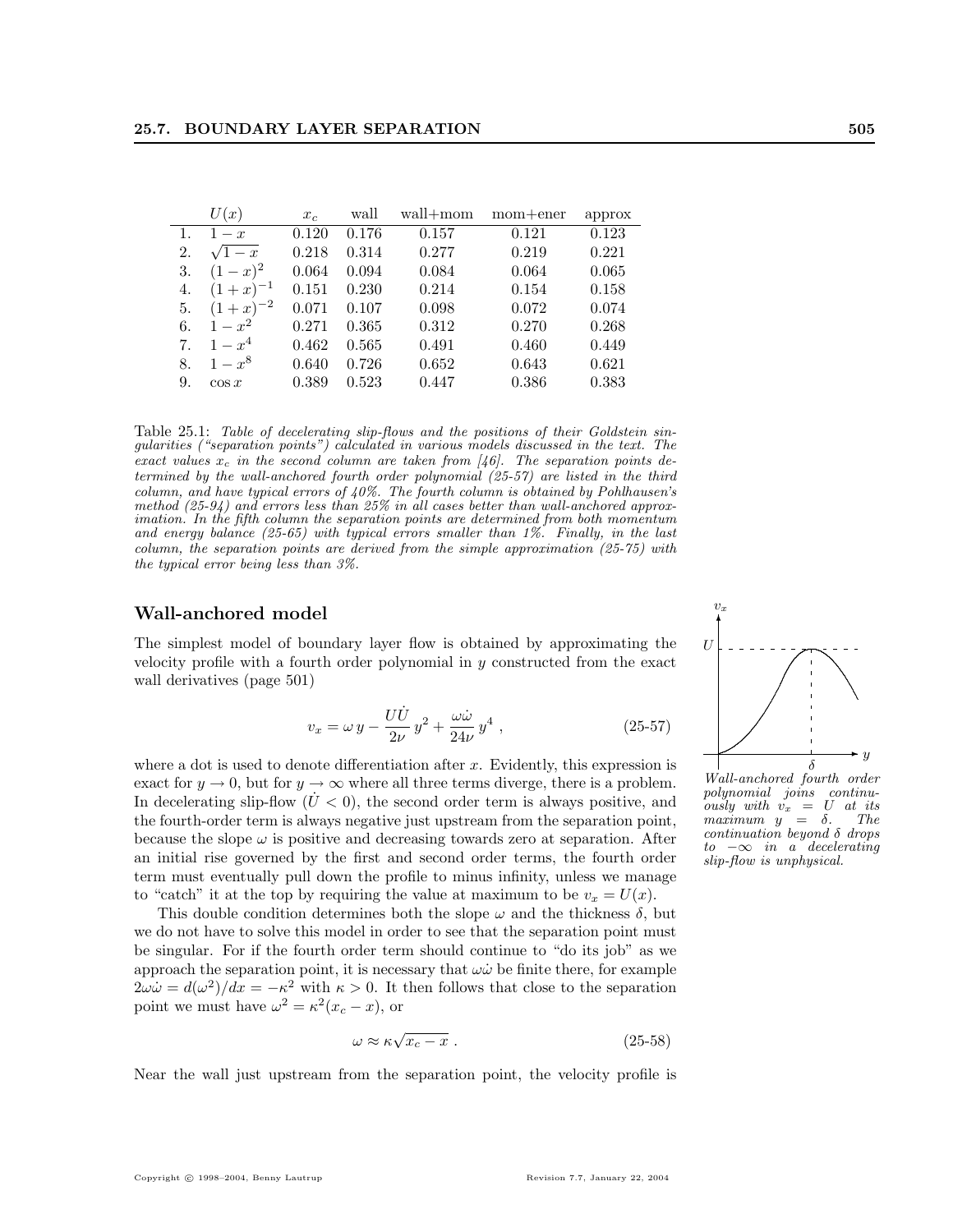linear,

$$
v_x \approx y\omega \approx \kappa y \sqrt{x_c - x} \,,\tag{25-59}
$$

and from mass conservation (25-19) we determine the corresponding upflow

$$
v_y \approx -\frac{1}{2}y^2 \frac{d\omega}{dx} \approx \frac{\kappa}{4} \frac{y^2}{\sqrt{x_c - x}}.
$$
 (25-60)

Evidently, the upflow diverges for all  $y$  at the separation point. Apart from being totally unphysical, this shows that it is not possible to solve the separation problem within the Prandtl approximation itself, because one of the conditions for this approximation,  $|v_y| \ll |v_x|$ , fails miserably near the separation point.

The model is solved in problem 25.7 and the solution confirms the existence of the Goldstein singularity and provides a definite value for  $\kappa$ . The separation points obtained from this model are listed in the third column (marked "wall") in table 25.1 for nine decelerating slip-flows. They agree rather poorly with the exact results (second column), overshooting by up to 40%. The poor performance of the model must be ascribed to the much too solid anchoring of the boundary layer to the wall, which tends to generate large errors in the shape of the profile across the bulk of the boundary layer.

# ∗ 25.8 Locating the Goldstein singularity

The wall-anchored approximation (25-57) suffers from an unnatural jump in the curvature  $\partial^2 v_x/\partial y^2$  at the edge of the boundary layer at  $y = \delta$ . A smoother fourth-order polynomial was introduced by Pohlhausen in 1921, in which the coefficients are fixed by demanding the field to approach  $v_x = U$  at  $y = \delta$  with vanishing first and second order derivatives. Parameterizing the polynomial with the dimensionless slope at the wall, it becomes

$$
\frac{v_x}{U} = \mu \frac{y}{\delta} + 3(2 - \mu) \left(\frac{y}{\delta}\right)^2 - (8 - 3\mu) \left(\frac{y}{\delta}\right)^3 + (3 - \mu) \left(\frac{y}{\delta}\right)^4 \tag{25-61}
$$

It contains two unknown functions: the dimensionless slope at the wall  $\mu(x)$  and the layer thickness  $\delta(x)$ . One may readily verify that this indeed is  $\mathcal{O}((y-\delta)^3)$ for  $y \rightarrow \delta$ .

Notice that for  $\mu < 2$ , the second and fourth order terms are always positive. It is the negative third order term, which secures the smooth turn-over towards the slip-flow at  $y = \delta$ . A selection of this family of profiles is shown in fig. 25.5. The profiles are well-defined for all  $\mu$ , both before the separation point  $(\mu > 0)$ and after  $(\mu < 0)$ . After separation they exhibit backflow, as one would expect, but as we shall see, the Goldstein singularity prevents us from connecting these solutions with the solutions before separation.

Pohlhausen solved the model by imposing the wall-curvature condition (25- 46) together with the von Kármán relation (25-54a). The details are given in



The fourth order polynomial joins smoothly with  $v_x = U$ with a horizontal inflection point at  $y = \delta$ . The continuation beyond  $y = \delta$  which diverges to  $+\infty$  for  $\mu$  < 3 is not used.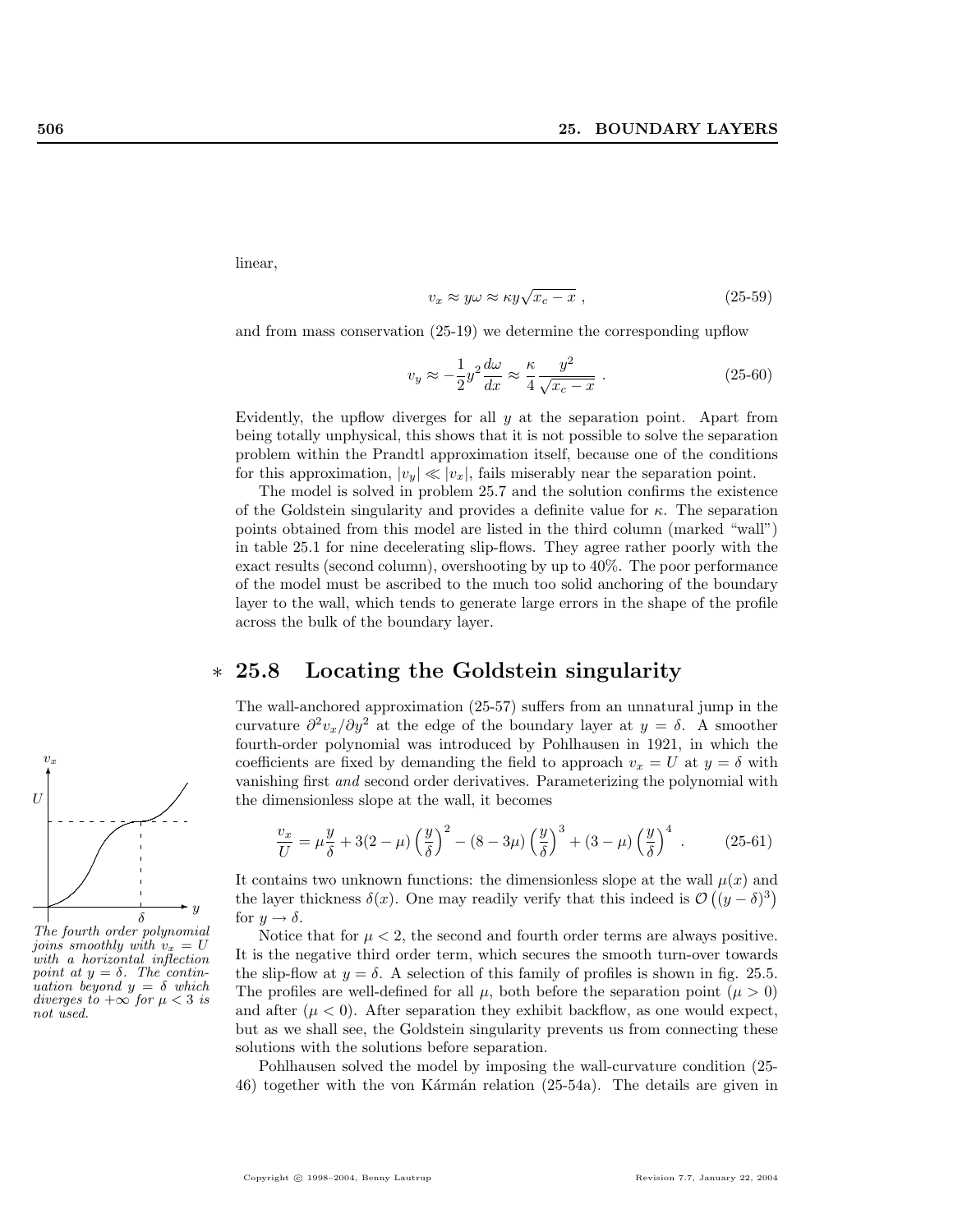

Figure 25.5: Profiles of the Pohlhausen family for integer values of  $\mu$  from -5 to +5. The dashed curve is the profile at separation, corresponding to  $\mu = 0$ , and the profiles with  $\mu < 0$  have backflow.

problem 25.8, and the separation point predictions are tabulated in the fourth column (marked "wall+mom") of table 25.1. The agreement is still rather poor with typical errors of 25%.

#### Momentum and energy balance

The nearly self-similar form of the Pohlhausen family (25-61), implies that all thicknesses are polynomials in  $\mu$  scaled by  $\delta$ . The wall, displacement, and momentum thicknesses become

$$
\frac{\delta}{\delta_{\rm wall}} = \mu \ , \qquad \frac{\delta_{\rm disp}}{\delta} = \frac{8 - \mu}{20} \ , \qquad \frac{\delta_{\rm mom}}{\delta} = \frac{144 + 12 \mu - 5 \mu^2}{1260} \ . \eqno(25-62)
$$

and the energy and heat thicknesses,

$$
\frac{\delta_{\text{ener}}}{\delta} = \frac{10512 + 876\mu - 253\mu^2 - 21\mu^3}{60060} \ , \quad \frac{\delta}{\delta_{\text{heat}}} = \frac{48 - 4\mu + 3\mu^2}{35} \ . \quad (25-63)
$$

Inserting these into the integral relations (25-54), one obtains two coupled first order differential equations for  $\delta$  and  $\mu$ .

These rather messy differential equations are simplified by means of the auxiliary variable

$$
\gamma = \frac{\delta^2 U}{\nu} \;, \tag{25-64}
$$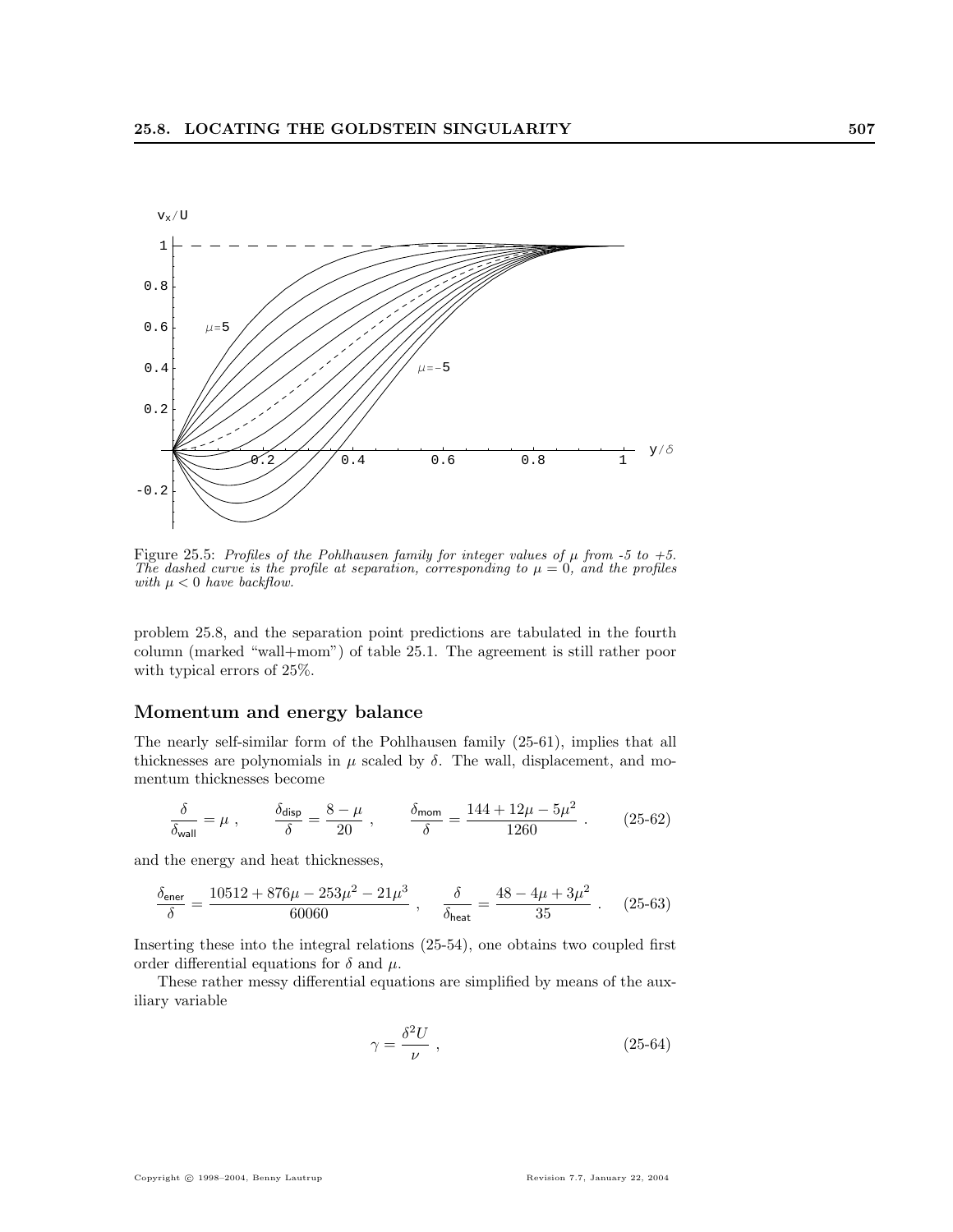

Figure 25.6: Solutions to the coupled equations (25-65)for the nine fields in table (25.1). (a) The slope  $\mu$  as a function of x. All curves have vertical tangent at the separation point, indicating a singularity. (b) The parameter  $\gamma$  defined in (25-64) as a function of x. The linear envelope  $\gamma \approx 32 x$  corresponds to the Blasius thickness  $\delta \sim \sqrt{x}$ .

which has dimension of length. In these variables, one finds the still rather complicated equations,

$$
4(6 - 5\mu)\gamma\dot{\mu} + (144 + 12\mu - 5\mu^2)\dot{\gamma} + 15(96 - 6\mu - \mu^2)\gamma\frac{\dot{U}}{U} = 2520\mu , (25-65a)
$$
  

$$
2(876 - 506\mu - 63\mu^2)\gamma\dot{\mu} + (10512 + 876\mu - 253\mu^2 - 21\mu^3)\left(\dot{\gamma} + 5\gamma\frac{\dot{U}}{U}\right)
$$
  

$$
= 6864(48 - 4\mu + 3\mu^2)
$$
 (25-65b)

The boundary conditions are as before that  $\delta = 0$  at the plate edge,  $x = 0$ , and this implies  $\gamma(0) = 0$ , but we must also know  $\mu(0)$  to integrate the equations. Letting  $\gamma \to 0$  in both differential equations, we can solve for the derivative  $\dot{\gamma}(0)$ in two ways

$$
\dot{\gamma}(0) = \frac{2520\mu}{144 + 12\mu - 5\mu^2} = \frac{6864(48 - 4\mu + 3\mu^2)}{10512 + 876\mu - 253\mu^2 - 21\mu^3}
$$
(25-66)

This fourth order algebraic equation for  $\mu$  has four real roots, with the one closest to zero being

$$
\mu(0) = 1.85685\ldots , \qquad \dot{\gamma}(0) = 31.3955\ldots . \qquad (25-67)
$$

The solutions are plotted in fig.  $25.6$  as function of x. One notices the vertical tangent of the slope at the separation point, indicating the presence of a Goldstein singularity. The calculated separation points are shown in the fifth column of table 25.1 and agree with the exact results to better than 1% in nearly all cases.

As a measure of how good the approximation really is, we calculate the error in satisfying the Prandtl equation,

$$
\epsilon_x = v_x \frac{\partial v_x}{\partial x} + v_y \frac{\partial v_x}{\partial y} - U \frac{dU}{dx} - \nu \frac{\partial^2 v_x}{\partial y^2} . \tag{25-68}
$$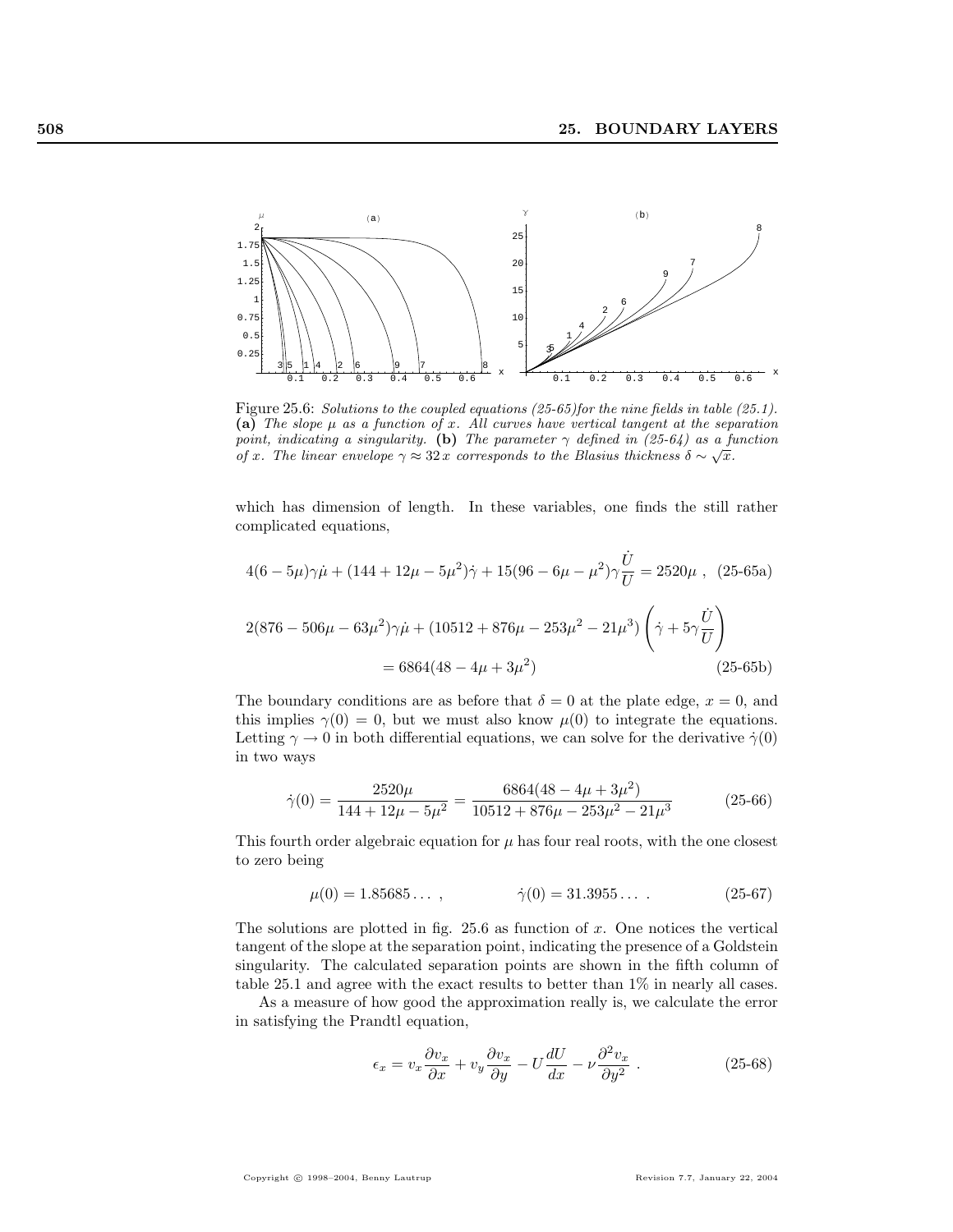

Figure 25.7: The error field  $\epsilon_x$  for the case  $U = 1 - x$  calculated from eqs. (25-65). (a) The error field as a function of  $y/\delta$  for  $x = 0.6$ . (b) The error field for  $y = 0.5\delta$  $\alpha s'$  a function of x. One notices that the error is smallest close to the separation point  $x = x_c = 0.121...$ , whereas it becomes quite large near the leading edge of the plate at  $x=0.$ 

It plays the same role as a gravitational field, and the integral relations (25-54) then simply express that the total force and power of the error field must vanish for any slice of the boundary layer.

The error field is plotted for the case  $U = 1 - x$  in fig. 25.7 as a function of  $y/\delta$  for  $x = 0.6$  and of x for  $y/\delta = 0.5$ . Although not particularly small compared to unity, the error oscillates with  $y/\delta$  around zero because both the error force and power must vanish. The largest error is found near the leading edge of the plate at  $x = 0$ , where the Prandtl approximation anyway must break down. The smallest error is found near the separation point.

#### Approximative solution

Having established that the Pohlhausen family (25-61) yields precise values for the separation points when both momentum and energy balance are imposed, we now turn to the question of whether it is possible to simplify the model and still retain a reasonable predictive ability. Although the approximations below could also be made by manipulating the differential equations (25-65) directly, we prefer a more physical discussion in terms of the various thicknesses.

Multiplying the energy relation (25-54b) with  $4U^3 \delta_{\text{ener}}$ , we may rewrite it as

$$
\frac{d(U^6 \delta_{\text{ener}}^2)}{dx} = 4\nu U^5 \frac{\delta_{\text{ener}}}{\delta_{\text{heat}}} \ . \tag{25-69}
$$

The ratio between energy and heat thicknesses  $\delta_{\text{ener}}/\delta_{\text{heat}}$  on the right hand side depends only on  $\mu$  and is very nearly constant (close to  $1/4$ ) in the Pohlhausen model. As can be seen from fig. 25.8a, it varies only by about 12% in the whole interval  $0 \leq \mu \leq 2$ . Approximating the ratio  $\delta_{\text{ener}}/\delta_{\text{heat}}$  by a perfect constant, we may immediately integrate the above equation to get,

$$
U^6 \delta_{\text{ener}}^2 \approx 4\nu \frac{\delta_{\text{ener}}}{\delta_{\text{heat}}} \int_0^x U(x)^5 dx \tag{25-70}
$$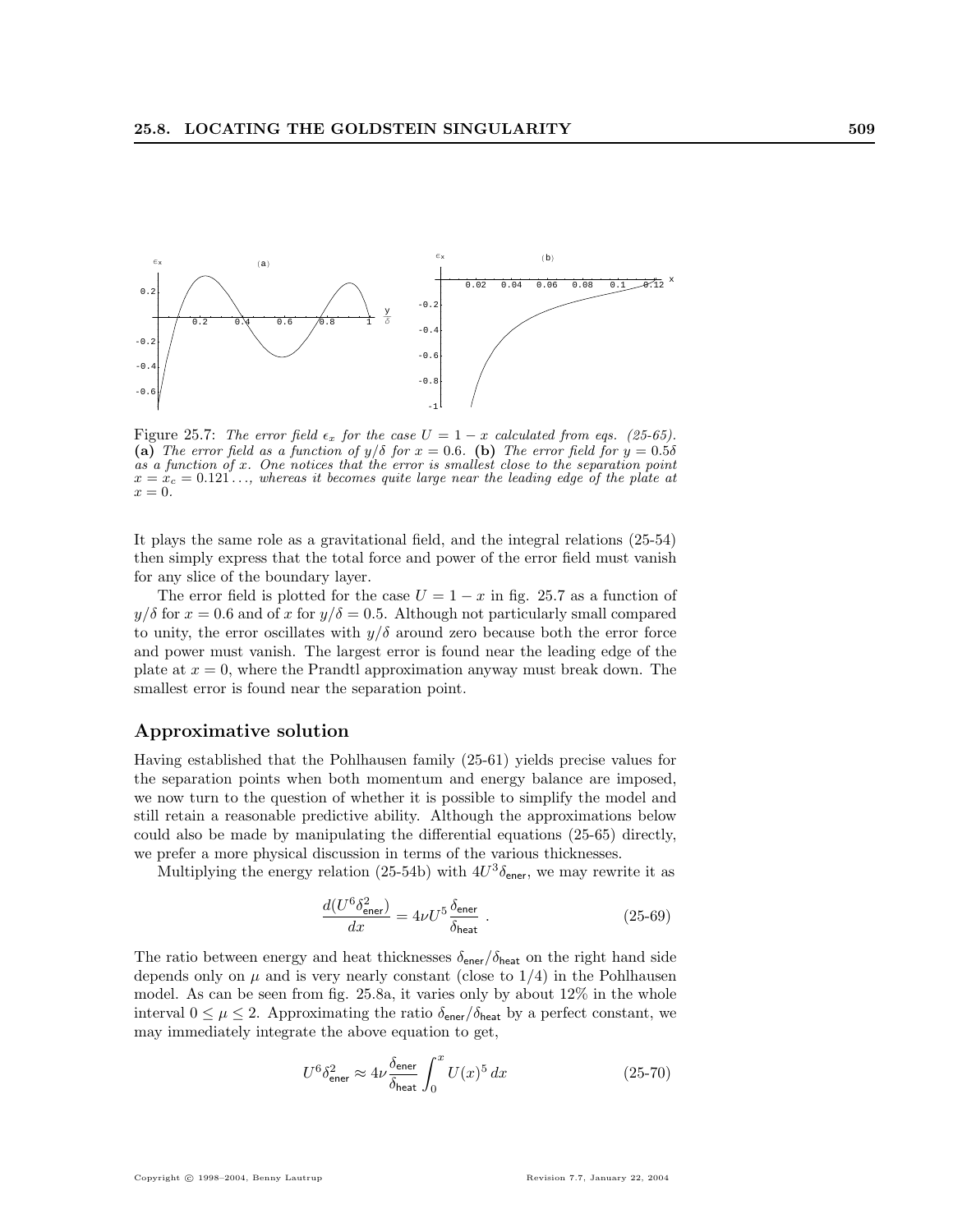

Figure 25.8: Nearly constant thickness ratios in the Pohlhausen family. (a) The energy/heat ratio varies by about 12% between  $\mu = 0$  and  $\mu = 2$ . (b) The momentum/energy ratio varies only by about 2.5% in the same interval.

The integral defines a slip-flow length scale

$$
L(x) = \frac{1}{U(x)^5} \int_0^x U(x)^5 dx , \qquad (25-71)
$$

which for constant slip-flow becomes  $L(x) = x$ . The energy relation may then be expressed as

$$
\delta_{\text{heat}} \delta_{\text{ener}} = 4 \frac{\nu L(x)}{U(x)} \,, \tag{25-72}
$$

which is of the same form as the Blasius result  $(25-56)$ , although in this approximation it is generally valid.

The momentum equation (25-54a) is analogously multiplied with  $2U^4\delta_{\text{mom}}$ , and rewritten in the form,

$$
2\nu U^5 \frac{\delta_{\rm mom}}{\delta_{\rm wall}} = 2 U^5 \dot U \left(\frac{\delta_{\rm disp}}{\delta_{\rm mom}} - 1\right) \delta_{\rm mom}^2 + \frac{d(U^6 \delta_{\rm mom}^2)}{dx} \ . \eqno(25-73)
$$

The ratio of momentum to energy thicknesses  $\delta_{\text{mom}}/\delta_{\text{ener}}$  is likewise a function of  $\mu$  only in the Pohlhausen family. As seen from the plot in fig. 25.8b, it is very nearly constant (not far from to 2/3) and varies by only 2.5% in the interval  $0 \leq \mu \leq 2$ . If  $\delta_{\text{mom}}/\delta_{\text{ener}}$  is assumed to be perfectly constant, we may use (25-69) to get the following algebraic relation between the various thicknesses

$$
\frac{\delta_{\text{mom}}}{\delta_{\text{wall}}} = \frac{\dot{U}\delta_{\text{mom}}^2}{\nu} \left(\frac{\delta_{\text{disp}}}{\delta_{\text{mom}}} - 1\right) + 2\frac{\delta_{\text{mom}}^2}{\delta_{\text{ener}}\delta_{\text{heat}}} \ . \tag{25-74}
$$

Neither of the ratios  $\delta_{\text{mom}}/\delta_{\text{wall}}$  nor  $\delta_{\text{disp}}/\delta_{\text{mom}}$  are constants as functions of  $\mu$ .

At the separation point the wall stress vanishes so that  $\delta_{\text{mom}}/\delta_{\text{wall}} = 0$ . In the Pohlhausen family it follows from (25-62) that  $\delta_{\text{disp}}/\delta_{\text{mom}} = 7/2$  for  $\mu =$ 0. Making use of (25-72) we obtain an equation that must be satisfied at the separation point

$$
0=5\frac{\dot{U}L}{U}+1\ .
$$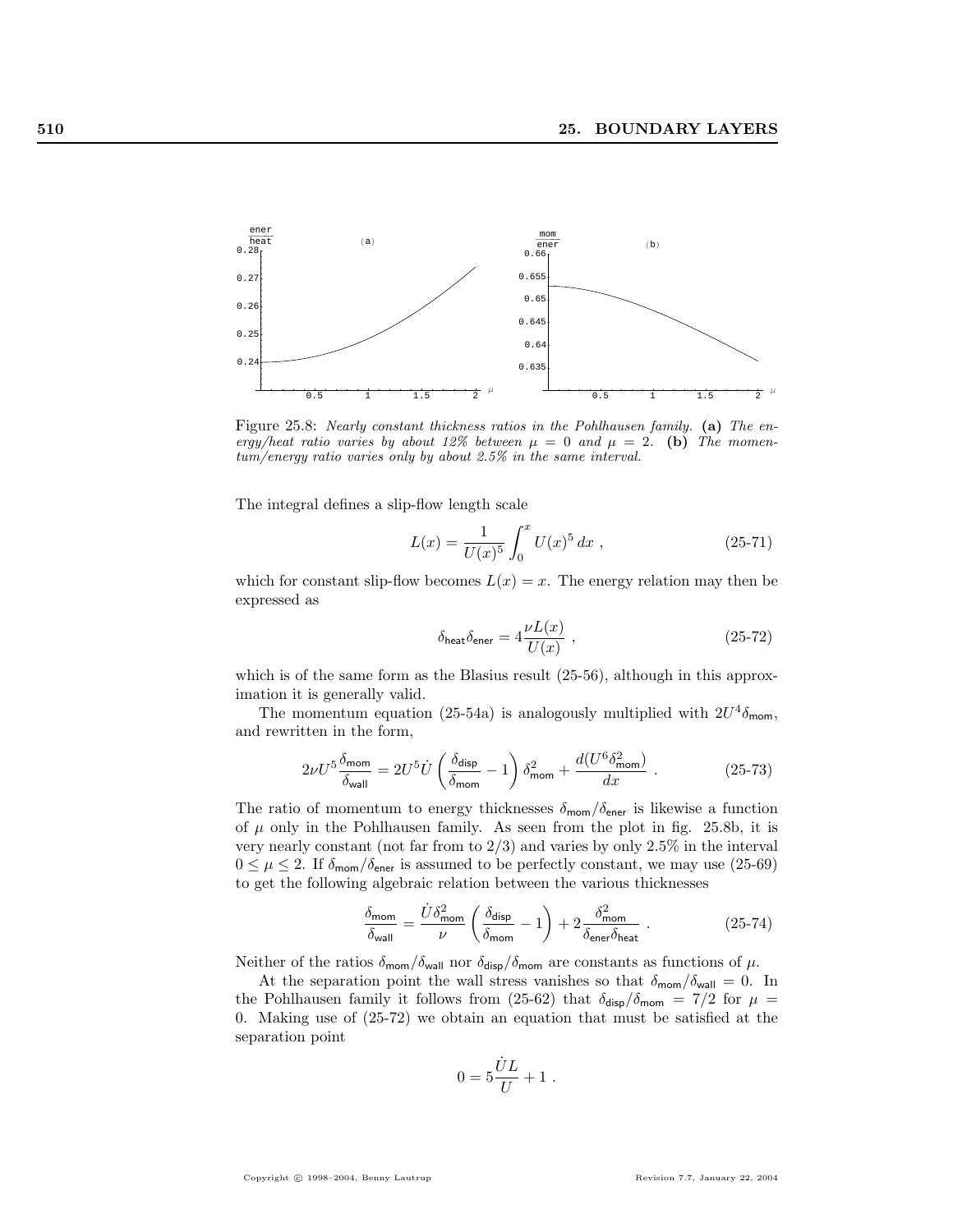

Figure 25.9: (a) The right hand side of (25-76) as a function of  $\mu$ . (b) The slope determined from (25-76) for the slip-flow  $U = 1-x$  (dashed line) compared with the solution to (25-65) (fully drawn). Notice that the Goldstein singularity has disappeared in the approximative solution, but that another singularity appears just beyond the separation point.

More explicitly, the separation point must satisfy

$$
5U(x)^{6} + U(x)\int_{0}^{x} U(x)^{5} dx = 0.
$$
 (25-75)

The separation points obtained by solving this equation for the usual test cases are shown in the last column of table 25.1. The errors are typically less than 3%.

Recapitulating the derivation of this equation, the underlying input consists only in the constancy of  $\delta_{\text{ener}}/\delta_{\text{heat}}$  and  $\delta_{\text{mom}}/\delta_{\text{ener}}$ , plus the value of  $\delta_{\text{disp}}/\delta_{\text{mom}}$ at separation, all of which may be obtained from the Pohlhausen family (25-61). It is remarkable that a model as simple this can lead to so precise results. The explanation is presumably that even if the velocity profile does not solve the Prandtl equation particularly well everywhere (see fig. 25.7), it is nevertheless quite precise in the vicinity of the separation point. And it does satisfy both momentum and energy balance.

It is even possible to derive an approximative expression for the slope  $\mu(x)$ by rewriting (25-74) in the form

$$
\frac{\dot{U}(x)}{U(x)^6} \int_0^x U(x)^5 dx = \frac{\delta_{\text{ener}} \delta_{\text{heat}} - 2\delta_{\text{mom}} \delta_{\text{wall}}}{4\delta_{\text{wall}}(\delta_{\text{disp}} - \delta_{\text{mom}})} \equiv R(\mu) . \tag{25-76}
$$

The right hand side is a rational function of  $\mu$  (for the Pohlhausen family) and may be solved numerically for  $\mu$  given any x (see fig. 25.9b). Finally,  $\delta(x)$  can be determined from (25-72).

The coarseness of the approximation makes the Goldstein singularity disappear, but that should not lead us to believe that it is meaningful to continue the model beyond the separation point, where  $\mu$  crosses through zero. Anyway, another singularity appears just past the separation point, as may be seen from fig. 25.9b, which prevents any continuation beyond that point.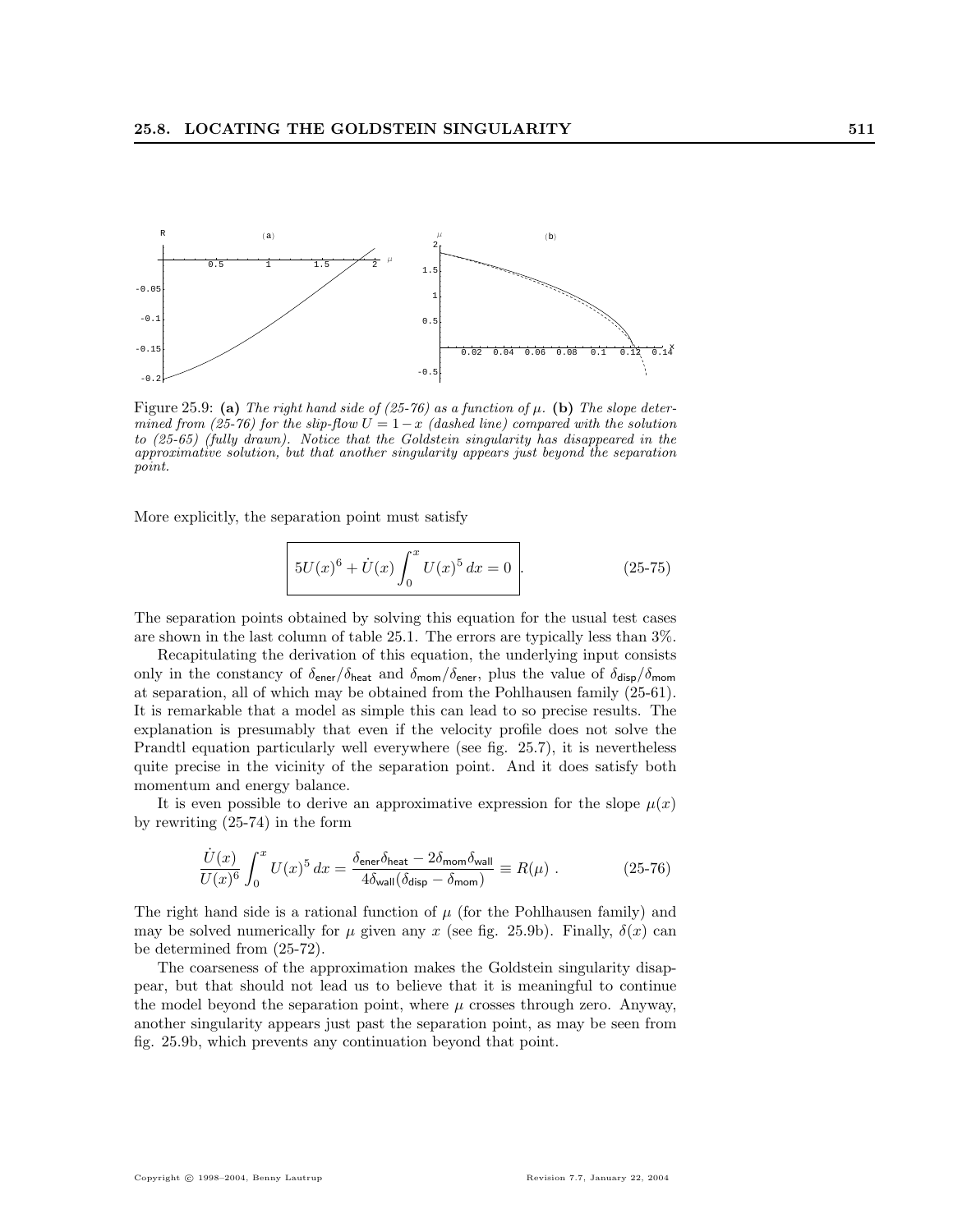

Figure 25.10: Cylinder separation. (a) Potential slip-flow (dashed) and empirical fit (25-77). (b) The left hand side of  $(25-75)$  as a function of x for potential slip-flow (dashed) and empirical fit  $(25-77)$ . Notice the steepness with which the zero is passed in the latter case.

#### Separation from cylinder

Some of the more interesting slip-flows first accelerate and then decelerate. Among them the notorious cylinder in a uniform cross-wind, which has been the favorite target for boundary layer research during nearly a hundred years. The cylinder presents two difficulties, as does in fact every realistic separation problem. The first is the question of choosing the correct slip-flow. Since separation interacts with the mainstream flow, this is not so simple. The second is the technical question of calculating a precise value for the separation point in a slip-flow that may not purely decelerating.

If the external flow around the cylinder is taken to be potential flow, the slip-flow is given by (16-56), *i.e.*  $U(x) = 2U_0 \sin x$  where  $U_0$  is the strength of the uniform cross-wind and  $x$  is the angle of observation (the upwind direction corresponds to  $x = 0$ ). It is harder to make the coupled differential equations (25-65) work in this case, whereas the approximative equation (25-75) immediately yields  $x_c = 1.800 = 103^\circ$ . The exact numeric separation point for this slip-flow is known to be  $x_c = 1.823 = 104°$  (see [46]), so in this case the approximation works to a precision only slightly worse than 1%.

The real flow around the cylinder is, however, not potential flow because of the vorticity induced into the main flow by the boundary layer, especially in the separation region and beyond. Hiemenz (1911) determined experimentally that the slip-flow at a Reynolds number  $\text{Re} = U_0 a/\nu = 9500$  was well described by the odd polynomial,

$$
U = U_0(1.814x - 0.271x^3 - 0.0471x^5) \tag{25-77}
$$

Now the approximative equation (25-75) predicts separation at  $x_c = 1.372$  = 78.6° which is about 2% away from the measured value  $x_c = 80.5$ °. Even if agreement is obtained, this is not very impressive, because the slip-flow itself has not been calculated from first principles. Most of the information about the separation from the cylinder lies in fact in the empirical slip-flow (see fig. 25.10).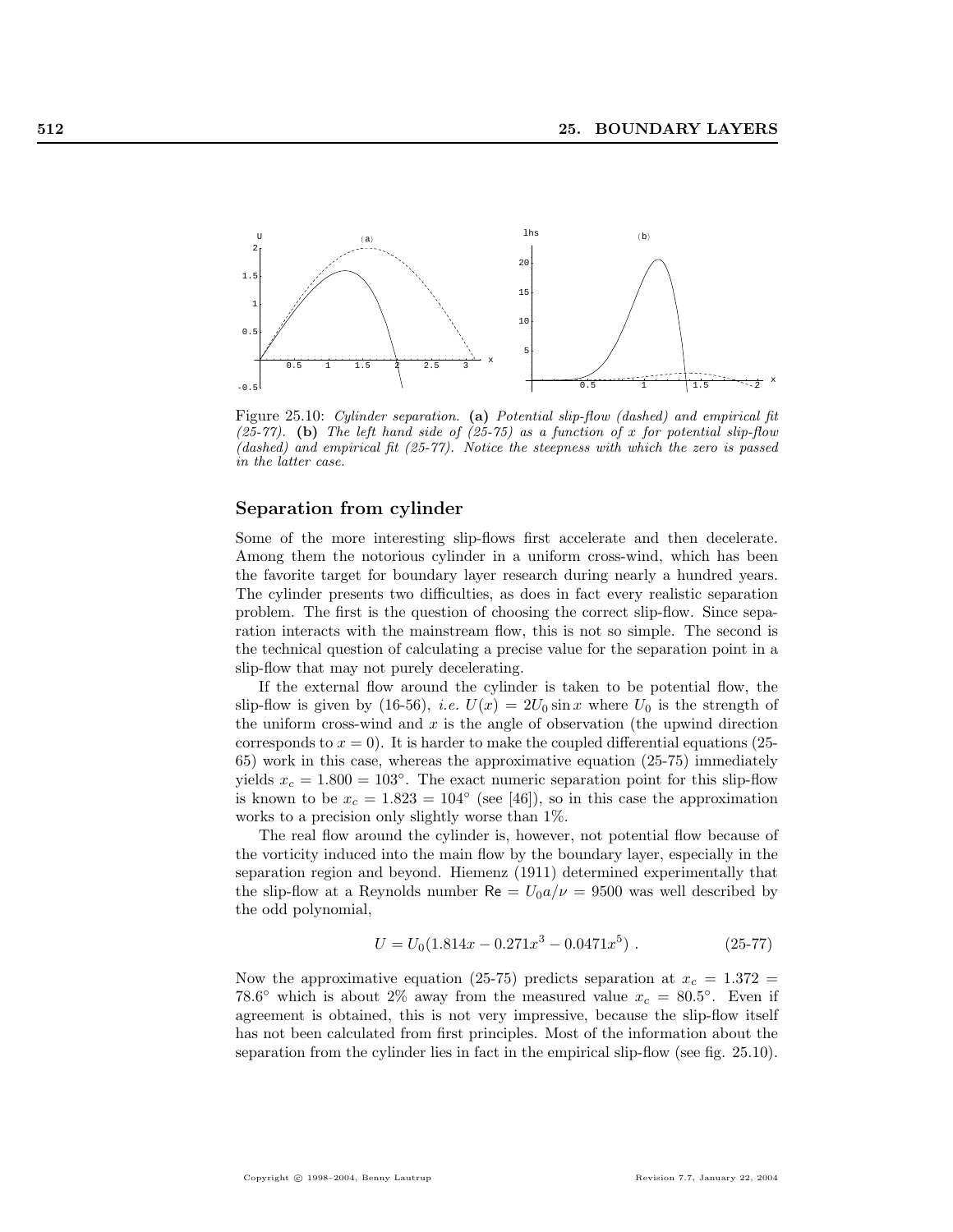# Problems

25.1 a) Show that for constant slip-flow velocity it is possible to obtain a boundary layer of constant thickness on an infinitely extended plate, if fluid is sucked through the plate at a constant rate. b) Discuss what happens if fluid is pushed through instead.

**\* 25.2** Show that for a plate moving with velocity to  $U(t)$  for  $t > 0$  (and being at rest for  $t < 0$ ) we have the general solution

$$
v_x(y,t) = \int_0^t \text{erf}\left(\frac{y}{2\sqrt{2\nu(t-t')}}\right) \frac{dU(t')}{dt'} dt' \tag{25-78}
$$

25.3 Show that for the Blasius solution

$$
\int_0^\infty (1 - f(s)) ds = h(\infty)
$$
 (25-79a)

$$
\int_0^\infty f(s)(1 - f(s)) ds = 2f'(0)
$$
 (25-79b)

25.4 Show that well outside the boundary layer but still close to the wall, the continuity equation (25-19) implies that

$$
v_y(x,y) = \frac{dQ(x)}{dx} - y\frac{dU(x)}{dx}, \qquad \delta \ll y \ll L, \qquad (25-80)
$$

Interpret the two terms.

25.5 The form of the streamlines in Fig. 25.1 may be obtained directly from the Blasius solution. Show that

(a) the streamlines are solutions to (with  $s$  given by  $(25-22)$ )

$$
\frac{dy}{dx} = \sqrt{\frac{\nu}{Ux}} \left( s - \frac{g(s)}{f(s)} \right) \tag{25-81}
$$

(b) this may be written

$$
\frac{ds}{dx} = -\frac{1}{2x} \frac{g(s)}{f(s)}
$$
\n(25-82)

(c) a streamline satisfies

$$
g(s) = \frac{C}{\sqrt{x}}\tag{25-83}
$$

where  $C$  is a constant.

(d) the explicit solution is

$$
y = \sqrt{\frac{\nu x}{U}} g^{-1} \left( y_0 \sqrt{\frac{U}{\nu x}} \right)
$$
 (25-84)

where  $g^{-1}$  is the inverse function of g, and y<sub>0</sub> the intercept with the y-axis.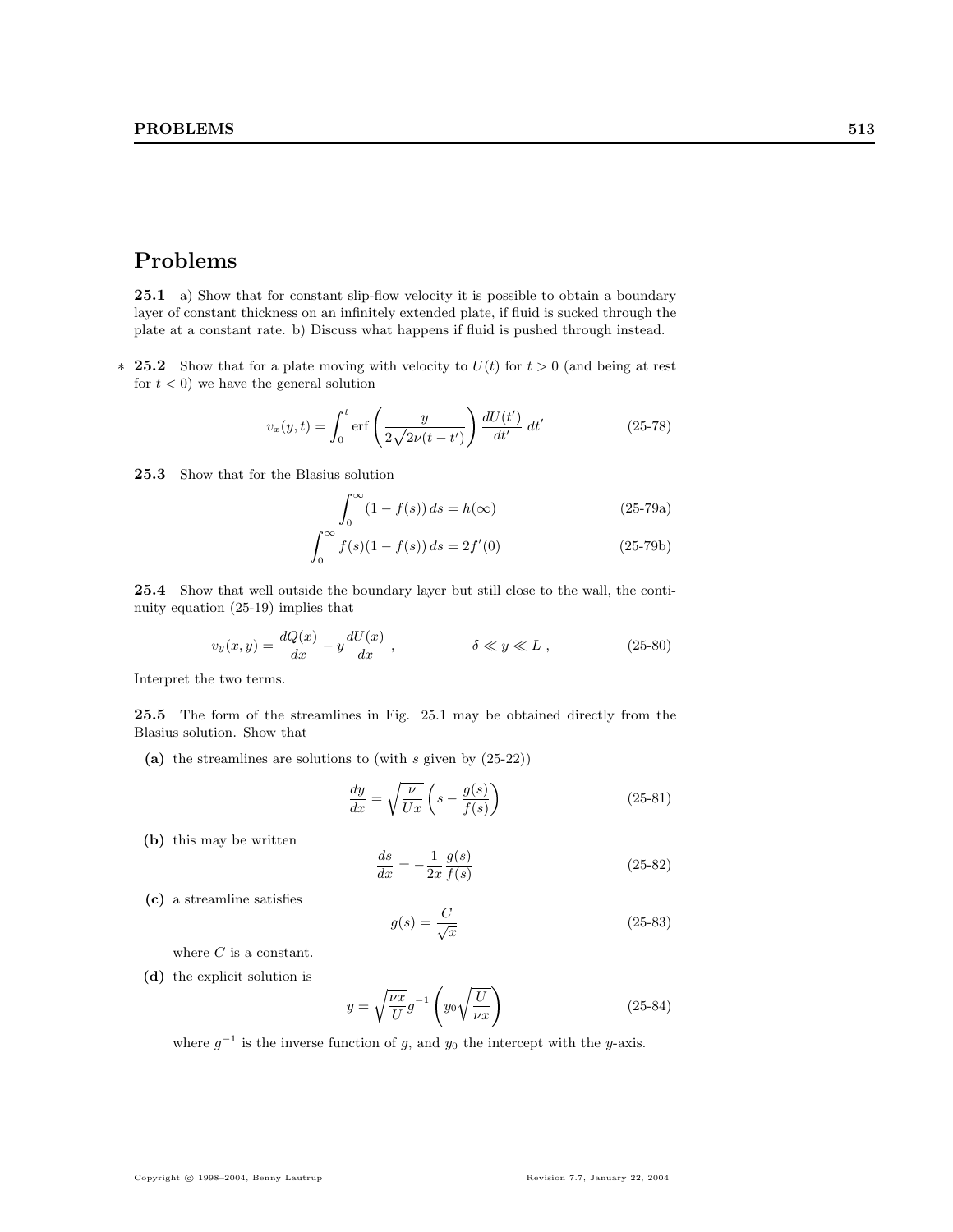∗ 25.6 Assume that a two-dimensional flow is of the form

$$
v_x = U(x) \tag{25-85}
$$

$$
v_y = -y \frac{dU(x)}{dx} \tag{25-86}
$$

all over space and not just near a boundary. Derive a third order differential equation for  $U$  and discuss its possible solutions.

Can one choose U freely if one adds  $V(x)$  to  $v_y$ ?

#### ∗ 25.7 Consider the wall-anchored model (25-57).

(a) Show that the polynomial has to satisfy the conditions

$$
\omega - \frac{U\dot{U}}{\nu} \delta + \frac{\omega \dot{\omega}}{6\nu} \delta^3 = 0 , \qquad (25-87a)
$$

$$
\omega \delta - \frac{U\dot{U}}{2\nu} \delta^2 + \frac{\omega \dot{\omega}}{24\nu} \delta^4 = U , \qquad (25-87b)
$$

in order to reach maximum  $v_x = U$  at  $y = \delta$ .

(b) Show that there exists an algebraic relation between  $\omega$  and  $\delta$ ,

$$
\omega = \frac{4U}{3\delta} \left( 1 + \frac{\dot{U}\delta^2}{4\nu} \right) , \qquad (25-88)
$$

(c) Parameterize the model with a dimensionless slope  $\mu$ ,

$$
\omega = \mu \frac{U}{\delta} , \qquad \delta = \sqrt{\frac{\nu (3\mu - 4)}{\dot{U}}} . \qquad (25-89)
$$

(d) Show that  $\mu$  must satisfy the differential equation

$$
\dot{\mu} = \frac{24}{\mu} \frac{2 - \mu}{8 - 3\mu} \frac{\dot{U}}{U} - \mu \frac{4 - 3\mu}{8 - 3\mu} \left( 2\frac{\dot{U}}{U} + \frac{\ddot{U}}{\dot{U}} \right) .
$$
 (25-90)

which should be solved with the initial condition  $\mu(0) = 4/3$ .

(e) Show that close to separation the differential equation becomes

$$
\mu \dot{\mu} \approx 6 \frac{\dot{U}_c}{U_c} \ , \tag{25-91}
$$

where  $U_c = U(x_c)$  etc.

(f) Show that there is a Goldstein singularity with

$$
\kappa = -\dot{U}_c \sqrt{\frac{3U_c}{\nu}}\tag{25-92}
$$